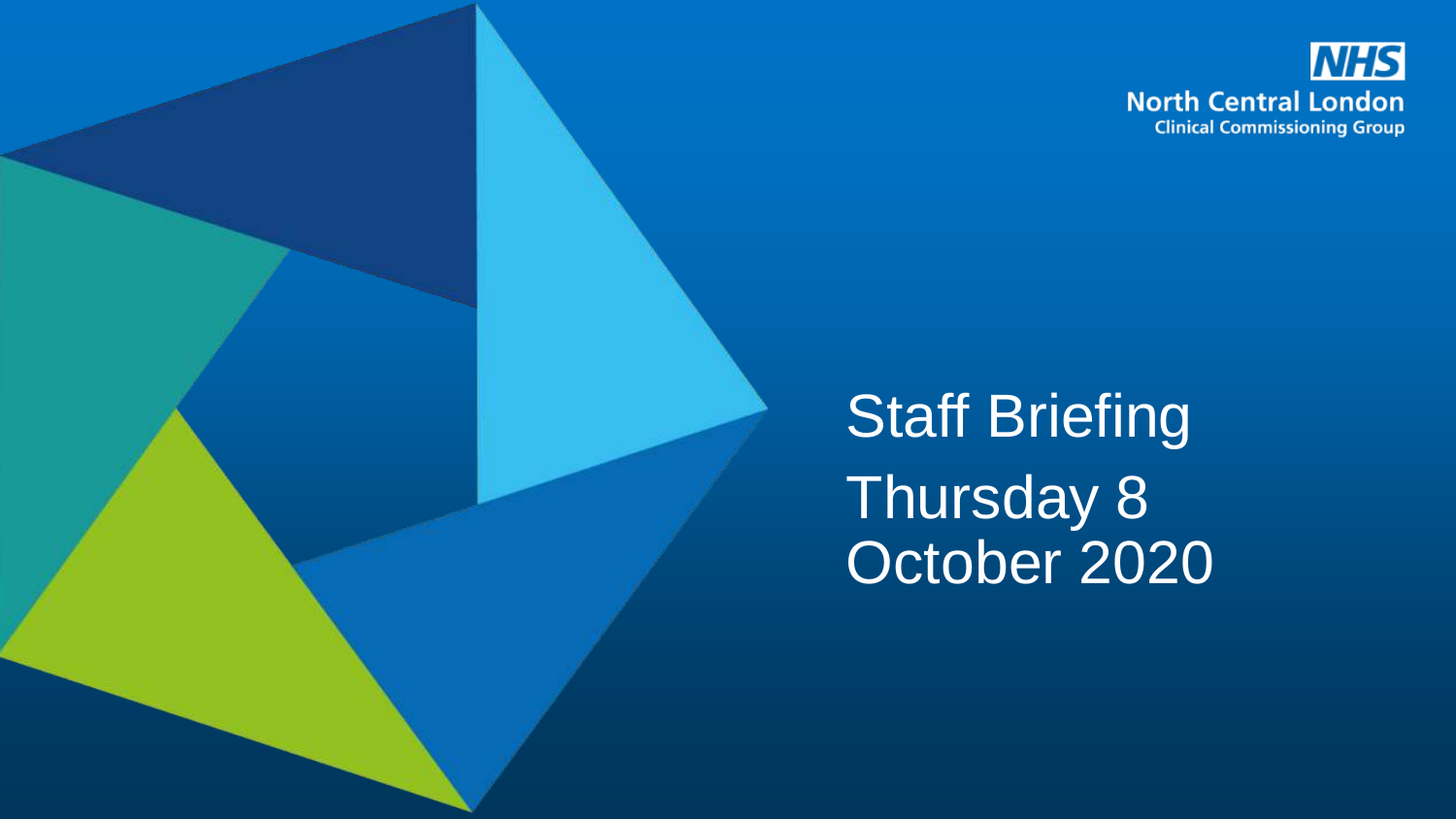

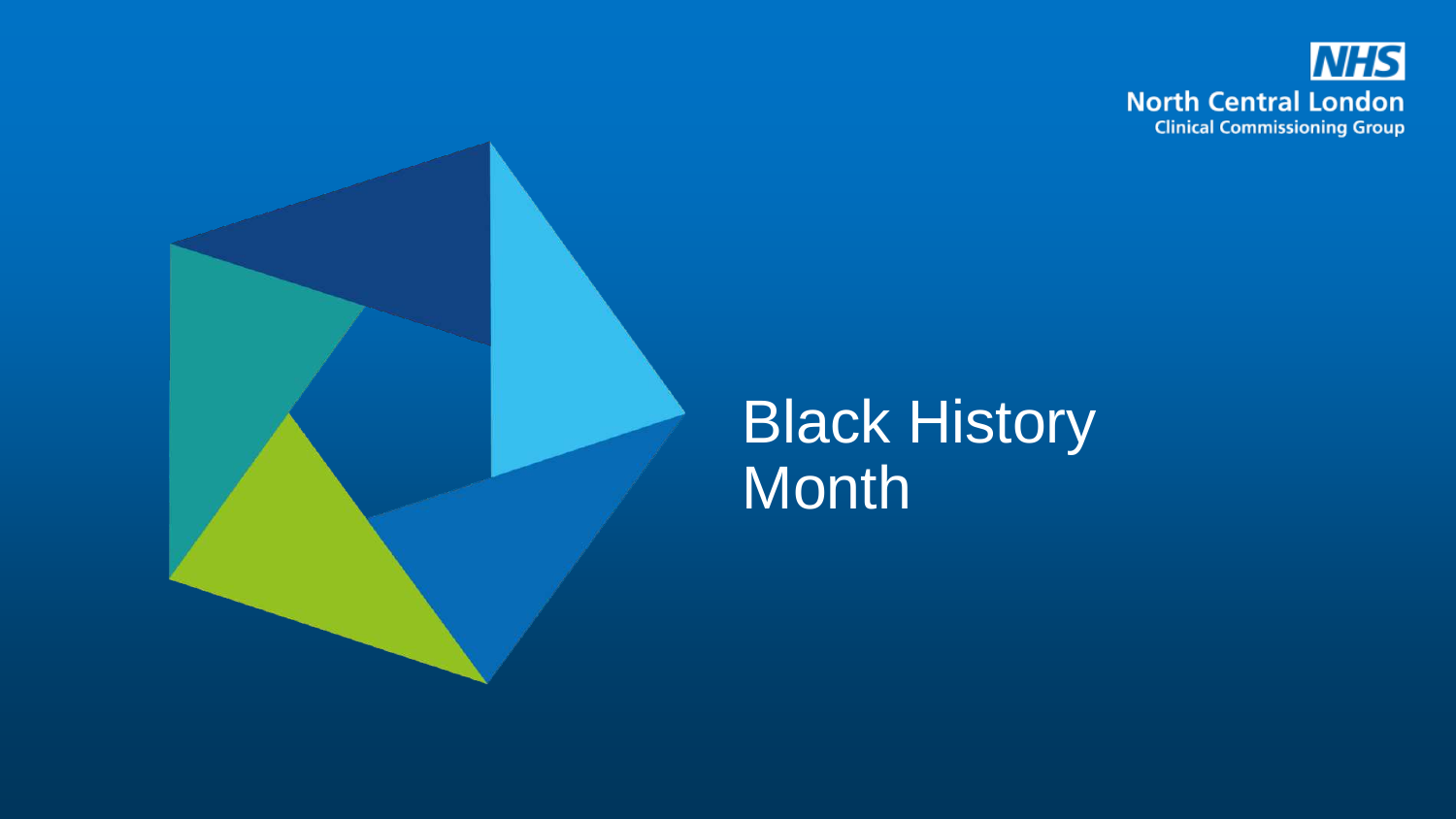# Black History Month

![](_page_2_Picture_1.jpeg)

- October is Black History Month.
- Black History Month 2020 is a time to look forward and celebrate the here and now – and the future possibilities.
- Black History Month has been celebrated widely for many years within the NHS through honouring the achievements, culture and history of black people.
- This year, we have found innovative ways to mark Black History Month with virtual meet-ups and online events.
- We would like to invite all our staff to join the events and celebrations and promote Black contributions to British society and foster an understanding of Black history and its future.

![](_page_2_Picture_7.jpeg)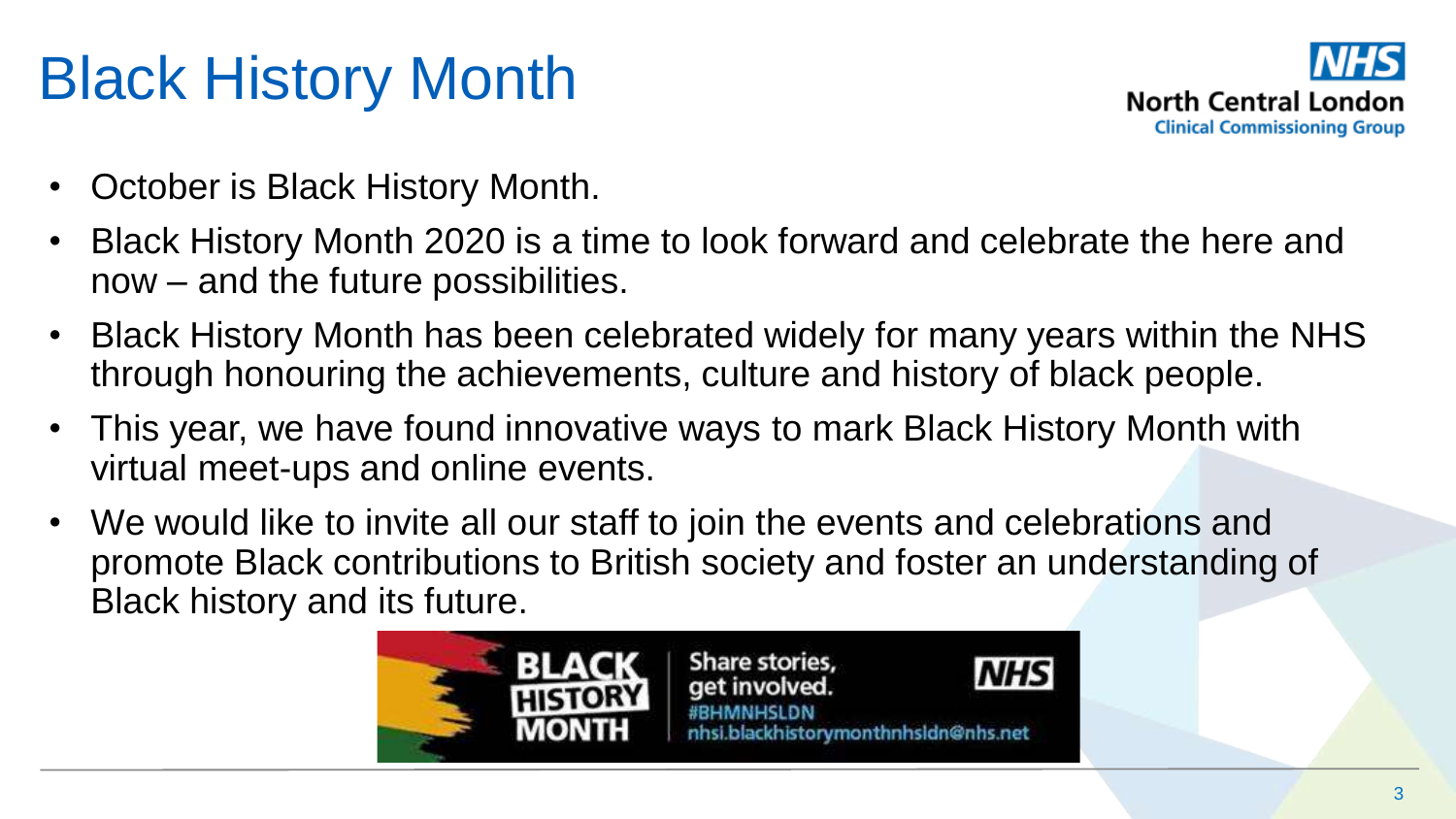# Black History Month

![](_page_3_Picture_1.jpeg)

- The focus of NCL CCG Black History Month 2020, during October, is **AIM (Awareness – Involvement – Movement)** to celebrate and promote Black contributions to British society, and to foster an understanding of Black history and the future.
- There will also be an emphasis on the culture and contributions of our Black staff in the organisation and engage all staff to foster understanding and appreciation.
- The theme of **AIM** is:
	- **Awareness** Evoke an appreciation and understanding of Black history and its impact.
	- **Involvement** Opportunity to experience Black culture and contributions.
	- **Movemen**t Ascertain the long term vision and what is needed for change and progression.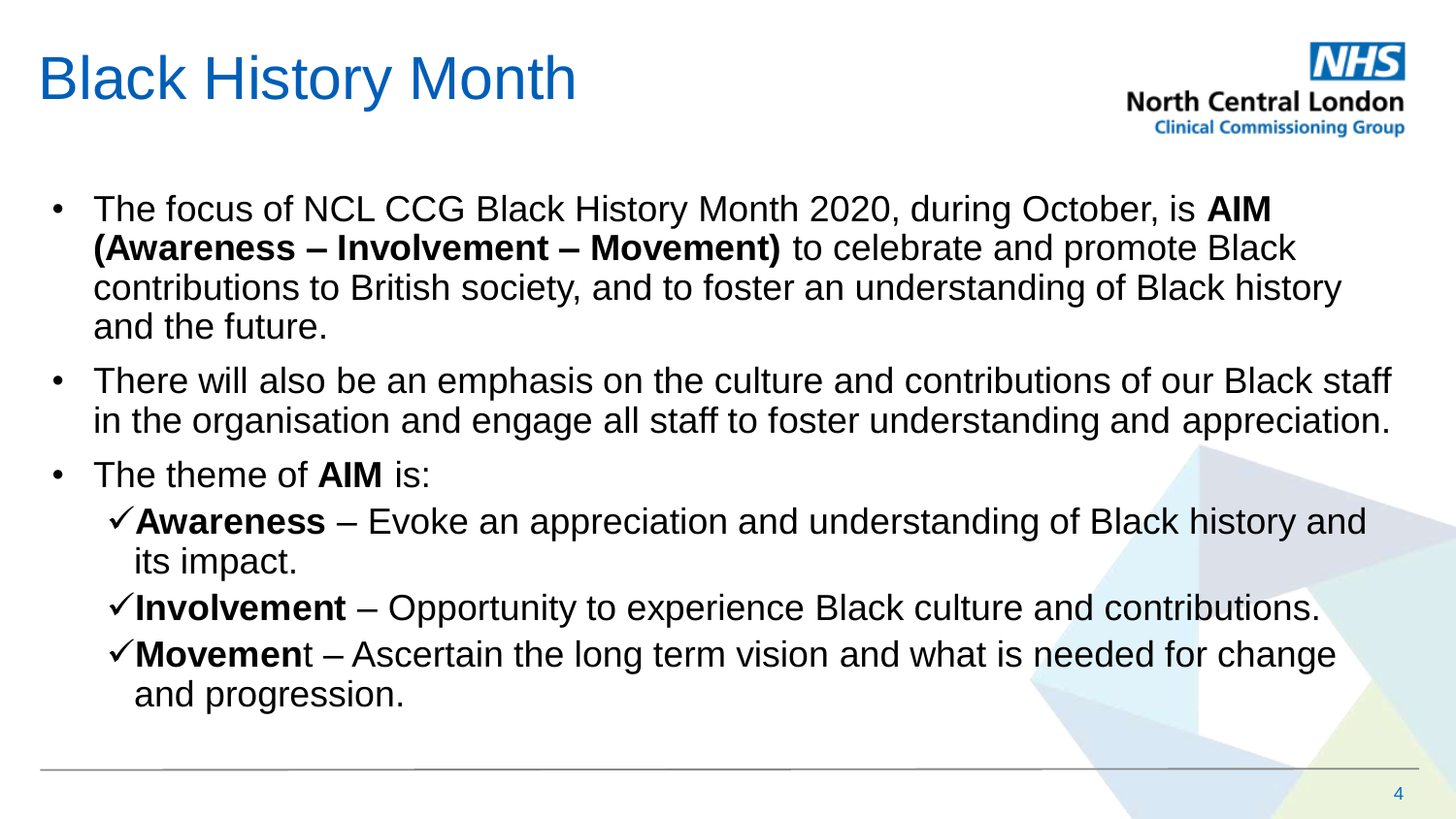# Black History Month

![](_page_4_Picture_1.jpeg)

Throughout October, the Staff newsletter will feature:

- ICON: Black British Pioneers
- Black Book of the Week
- Black Movies of the Week
- Black Staff Headliner

Please keep an eye out for these articles.

![](_page_4_Picture_8.jpeg)

**Black History Month** Celebrating the past, present and future.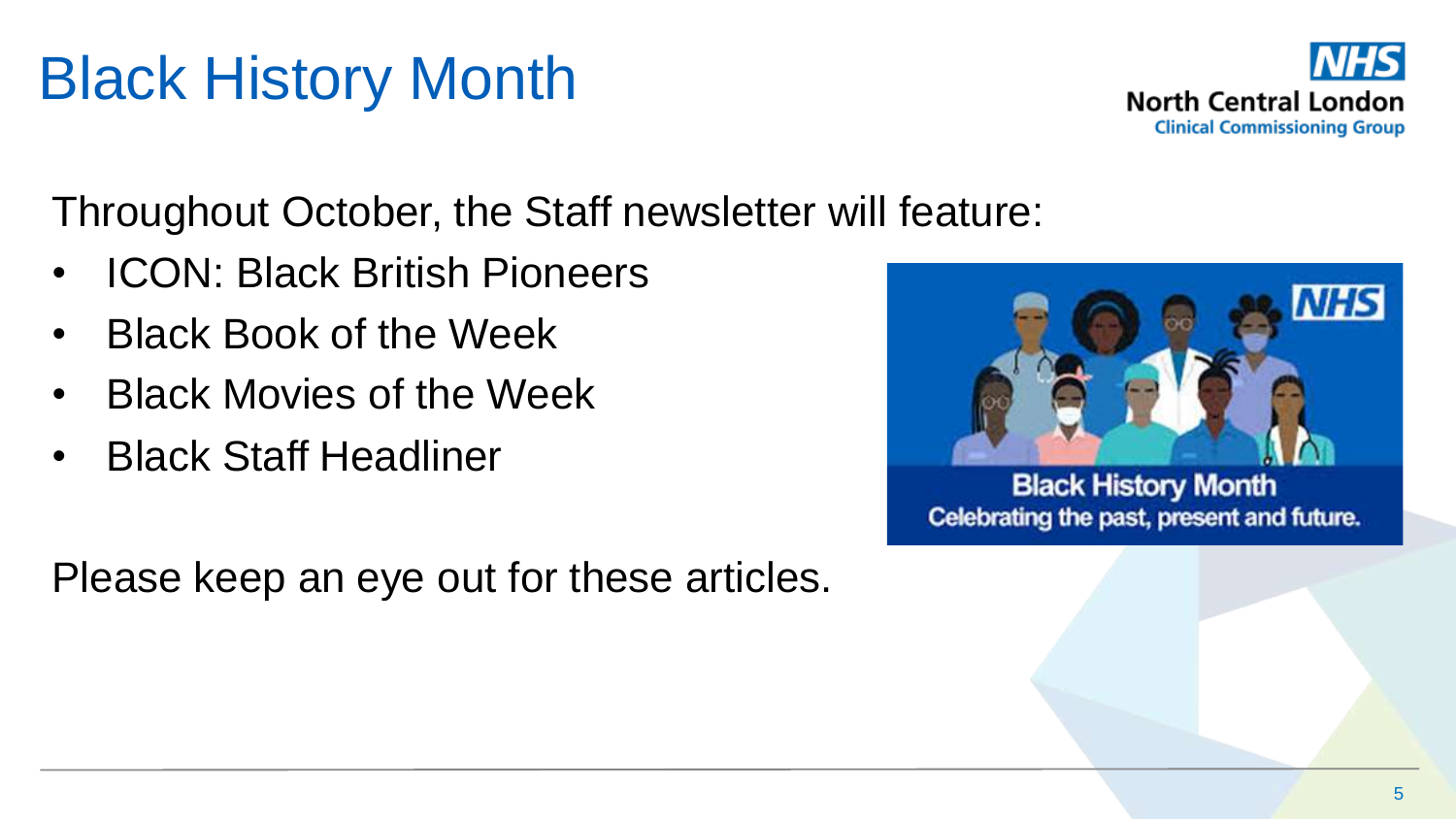#### Black History Month – events

![](_page_5_Picture_1.jpeg)

**Clinical Commissioning Group** 

| <b>Date</b> | <b>Time</b>     | <b>Event</b>                                                                                                                                                                                                         | Info:                         |
|-------------|-----------------|----------------------------------------------------------------------------------------------------------------------------------------------------------------------------------------------------------------------|-------------------------------|
| 13 October  | $12:30 - 14:00$ | NHSE/I - The Importance of Allyship – John Brouder                                                                                                                                                                   | <b>HERE</b>                   |
| 14 October  | $12:00 - 13:30$ | <b>NHSE/I Healthcare Scholarship</b>                                                                                                                                                                                 | <b>HERE</b>                   |
| 20 October  | $14:30 - 15:30$ | NHSE/I Anti-Racism - Tracie Joliff                                                                                                                                                                                   | <b>HERE</b>                   |
| 21 October  | $14:00 - 15:30$ | NHSE/I My Story - Racism in Football                                                                                                                                                                                 | <b>HERE</b>                   |
| 21 October  | 19:00 - 21:00   | Royal Museums Greenwich - Christy Symington discuss her sculpture of writer<br>and abolitionist Olaudah Equiano. Feature music from Ugandan multi-<br>instrumentalist Steve Kasamba.                                 | <b>HERE</b>                   |
| 22 October  | $11:00 - 12:30$ | Structural Racism by Professor Vini Lander                                                                                                                                                                           | <b>HERE</b>                   |
| 23 October  | $12:30 - 13:30$ | <b>Black History Month Virtual Potluck</b><br>Join us as we come together to share your Black cuisine, its origins and recipes.<br>You can also send in your pictures which we will publish via Staff News/Intranet. | <b>HERE</b>                   |
| 28 October  | $09:30 - 11:30$ | NHSE/I The Windrush Generation and the NHS - Historian David Olusoga will<br>share his knowledge of the Windrush Generation and the thousands of NHS<br>workers that came from the Caribbean.                        | <b>HERE</b>                   |
| 28 October  | 12:30 - 13:30   | NHSE/I 100 Great Black Britons                                                                                                                                                                                       | <b>HERE</b>                   |
| 29 October  | $10:00 - 13:00$ | NHSE/I The Impact of Telling your Story                                                                                                                                                                              | <b>HERE</b>                   |
| 29 October  | 16:00-17:00     | <b>Black History Month Quiz Bowl</b><br>Take part in a pop quiz to test your general knowledge on Black history, culture,<br>food, lifestyle, etc.                                                                   | <b>Sign up</b><br><b>HERE</b> |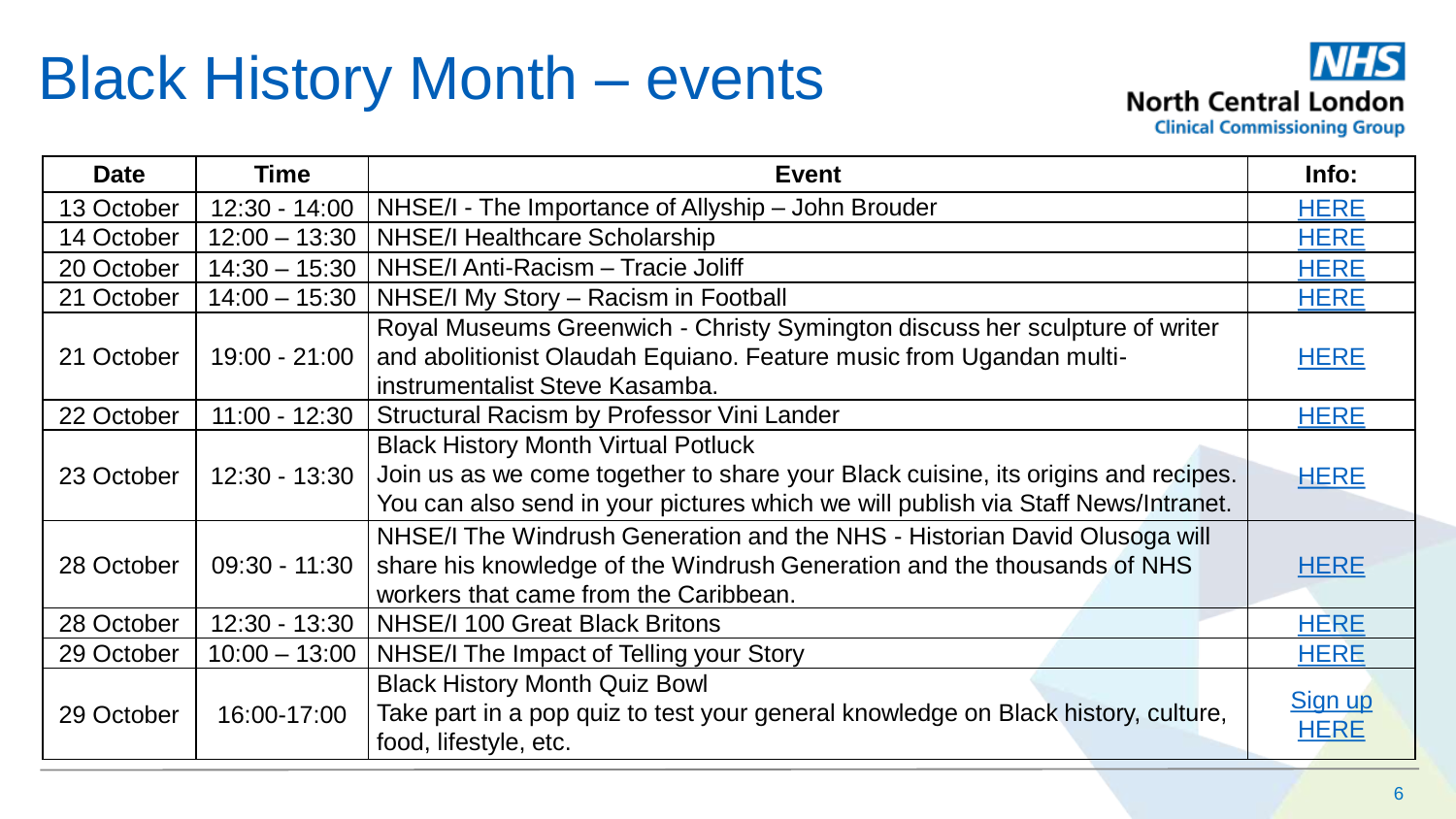![](_page_6_Picture_0.jpeg)

![](_page_6_Picture_1.jpeg)

## NCL CCG restructure programme update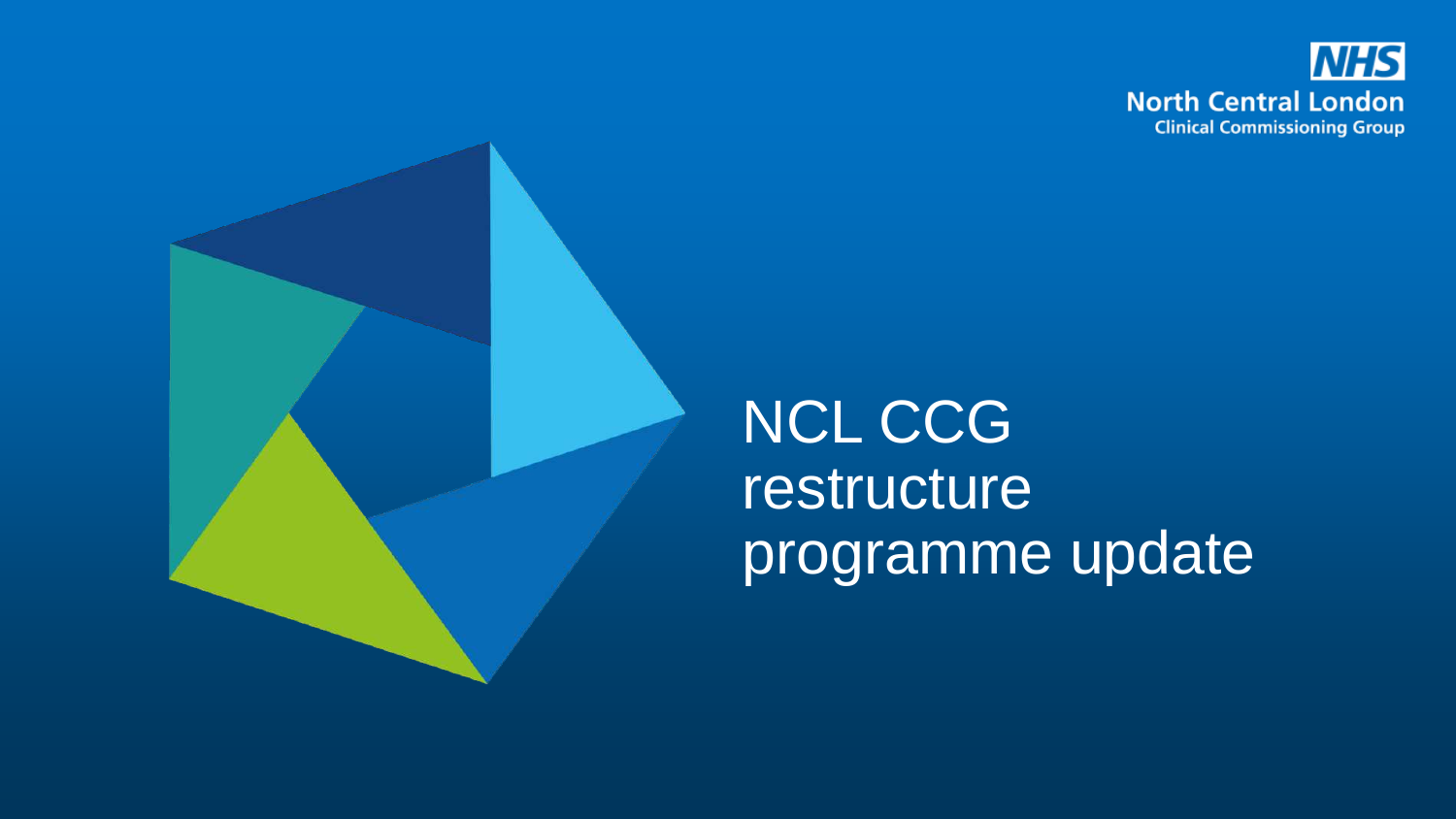# **Introduction**

**North Central London Clinical Commissioning Group** 

- We recognise that this is an uncertain period for staff and that this can be challenging given that everyone is working very hard including on winter plans and second wave COVID-19 preparations.
- EMT is committed to providing as much clarity and detail as possible as we move through the restructuring programme and will make every effort to conclude the required process, as soon as possible in a fair, consistent and equitable manner.
- A number of concerns were raised by staff and managers about carrying out the formal consultation process over November – December 2020 and therefore over the Christmas period.
- Having listened and considered the feedback from staff and managers, we remain committed to undertaking a 45-day consultation.
- EMT have reviewed the consultation timescales and made the decision to amend the timescales in accordance with the feedback received.
- The formal 45-day consultation process will therefore commence after the Christmas period, in January 2021.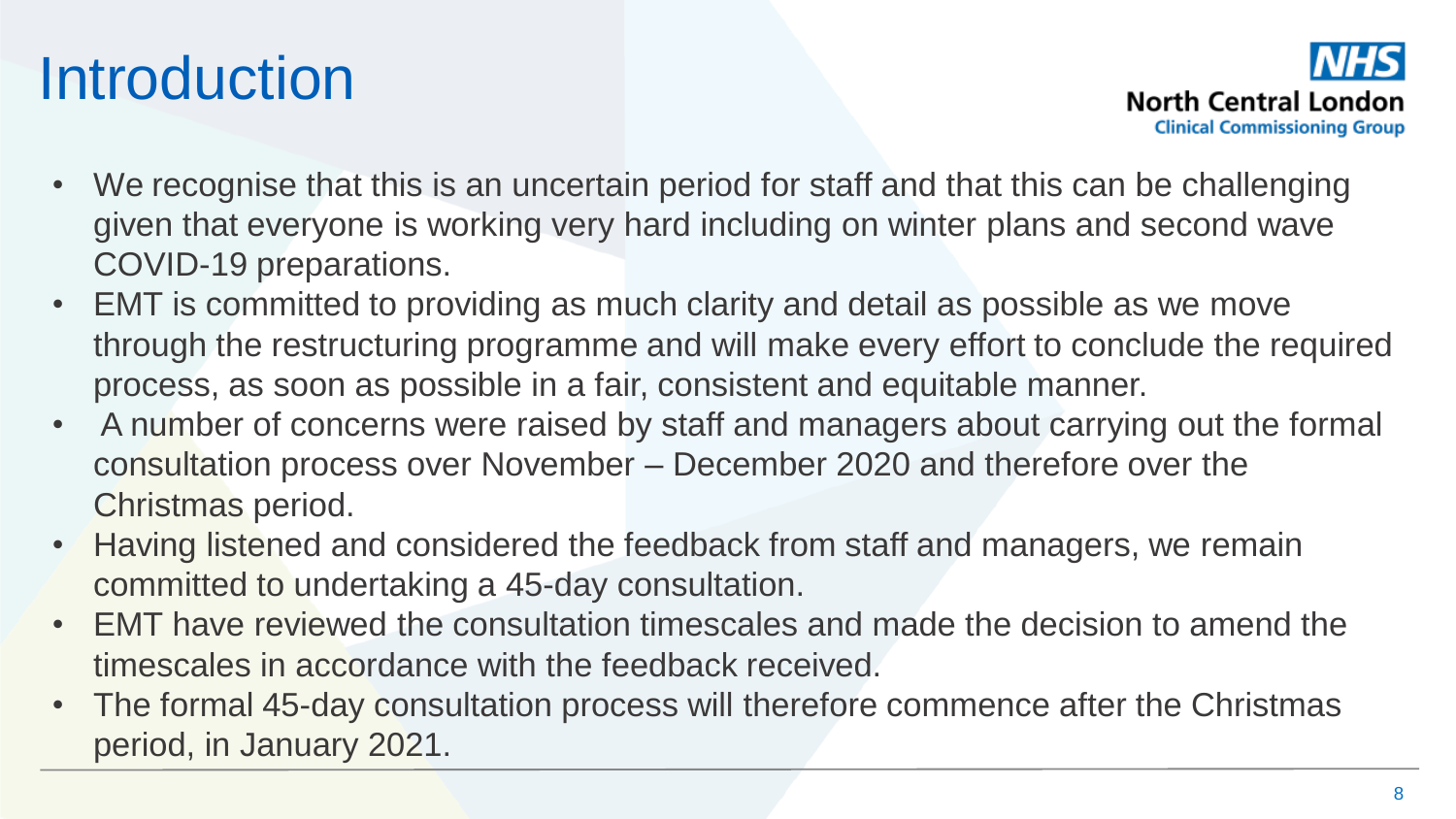#### Where are we now?

![](_page_8_Picture_1.jpeg)

- Existing structure charts are currently being updated to take account of new line management arrangements following implementation of the new Executive Management Team Structure and to incorporate any new appointments over the past few months.
- Updated current structure charts will be published in October on the intranet.
- A **job description audit** is currently being undertaken for all staff to ensure that current job descriptions on file are reflective of substantive roles and responsibilities.
- Directors have been informed not to include any interim or temporary duties.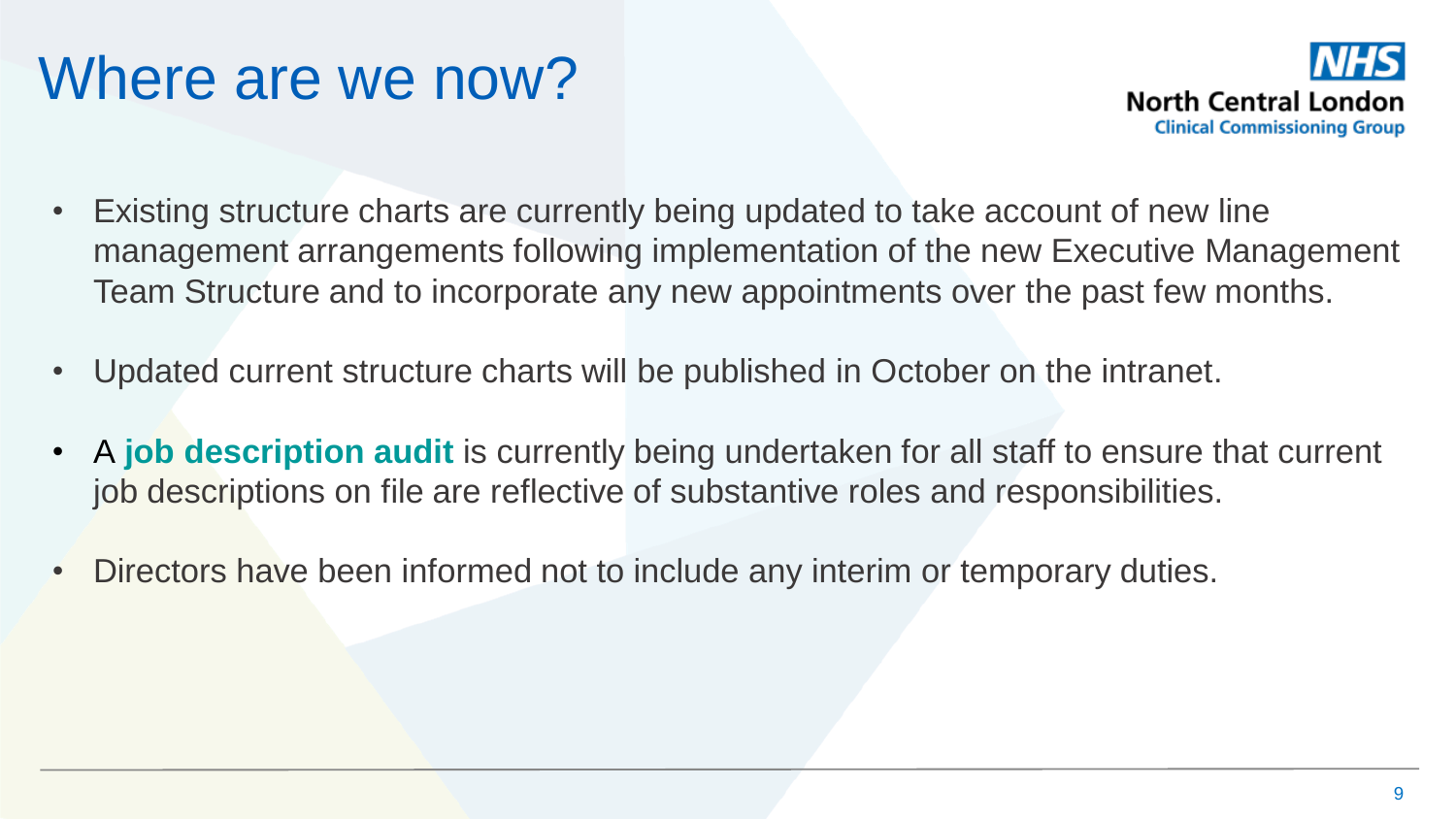#### Where are we now?

![](_page_9_Picture_1.jpeg)

- Executive Directors are **reviewing the size and composition of the workforce** for their areas of responsibility to ensure that services / functions are developed and fit for purpose in line with the newly merged CCG and evolving commissioning landscape.
- Considerations for the development of the new structures include:
	- $\checkmark$  Each Executive Director to determine the future proposed structures in view of current and future needs.
	- $\checkmark$  Peer review between Executive Directors regarding proposed structures and ways of working following engagement with staff on the emerging operating model.
	- $\checkmark$  Determining impact of changes on each member of staff and proposed pooling arrangements, where required.
	- $\checkmark$  Undertaking job evaluations for new roles, where required via matching panels.
	- $\checkmark$  Undertaking an equality impact assessment on impact of proposed changes.
	- $\checkmark$  Preparing all necessary consultation documentation.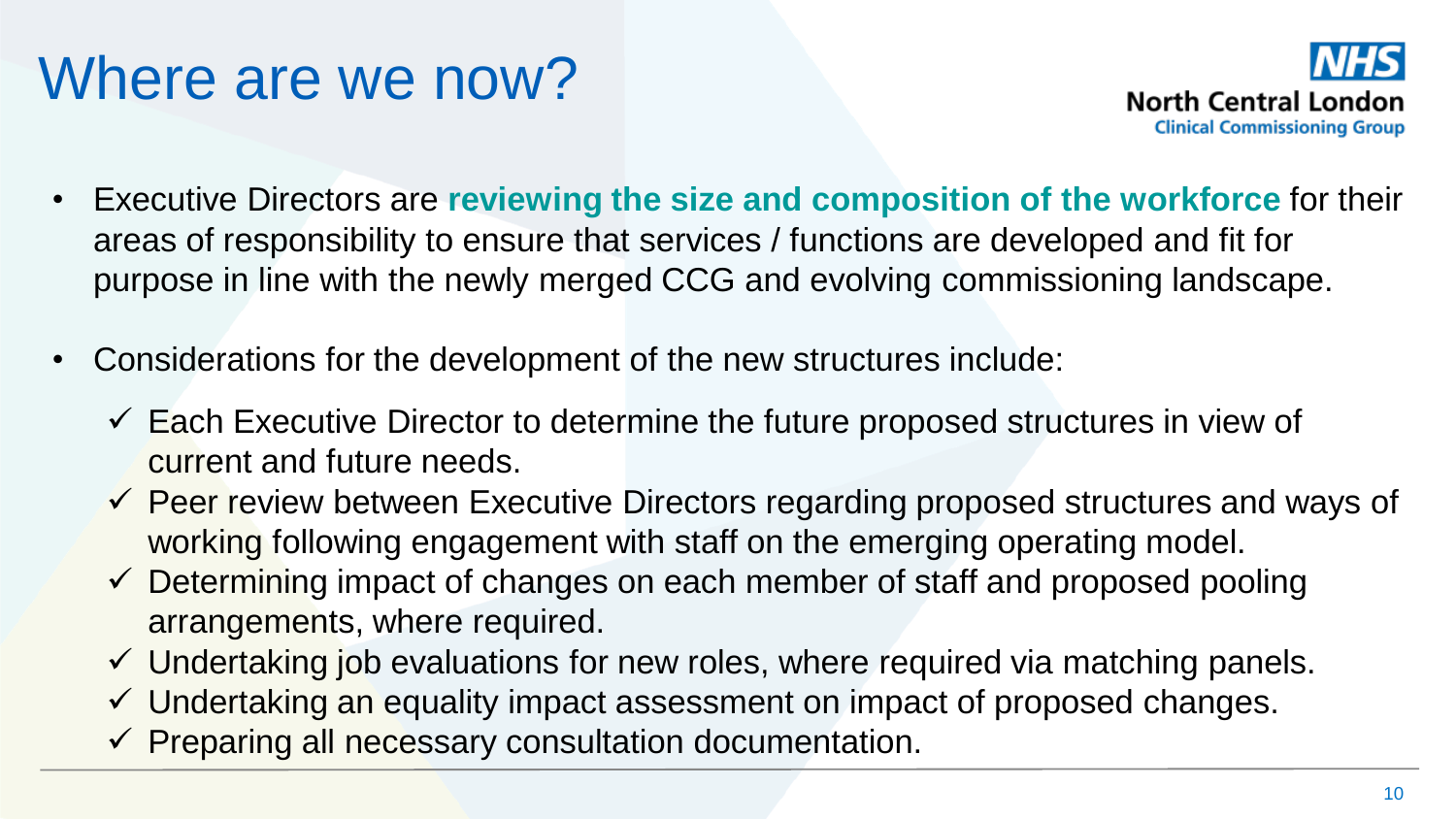#### Updated roadmap for key milestones and indicative timescales

![](_page_10_Figure_1.jpeg)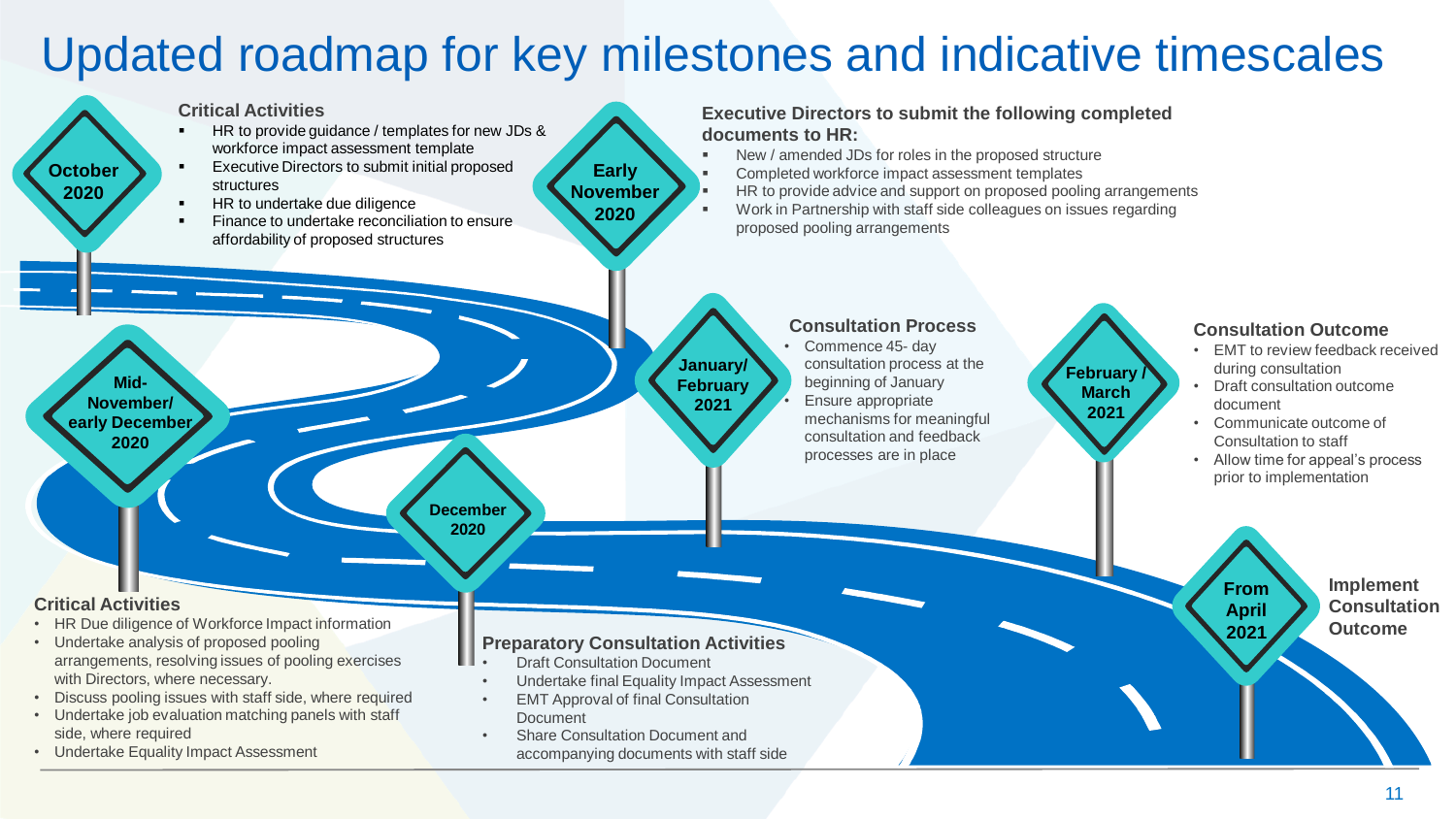# Supporting our staff during the restructuring process

![](_page_11_Picture_1.jpeg)

We understand that everyone responds differently to change and that people have different individual circumstances and needs. We are committed to providing all staff with continued support during the change programme:

#### • **Wellbeing Support:**

- Available via the Employee Assistance Programme
- The health and wellbeing support that has been rolled out nationally from NHSE/I continues to be available to staff during this time.
- Full details about what is offered from EAP and NHSE/I is available on the Intranet.

#### • **Building Resilience Workshops:**

- Several workshops were held earlier this year and we received positive feedback from staff.
- As we near the commencement of the consultation period and to support the health and wellbeing of our staff we will be commissioning NEL to roll out virtual workshops from October.
- The critical outcomes of the workshops will enable staff to develop positive thinking habits, identify strategies for coping with pressured situations, recognising signs of emotional overload and exploring how change affects individuals.
- Dates and times will be published on the Intranet.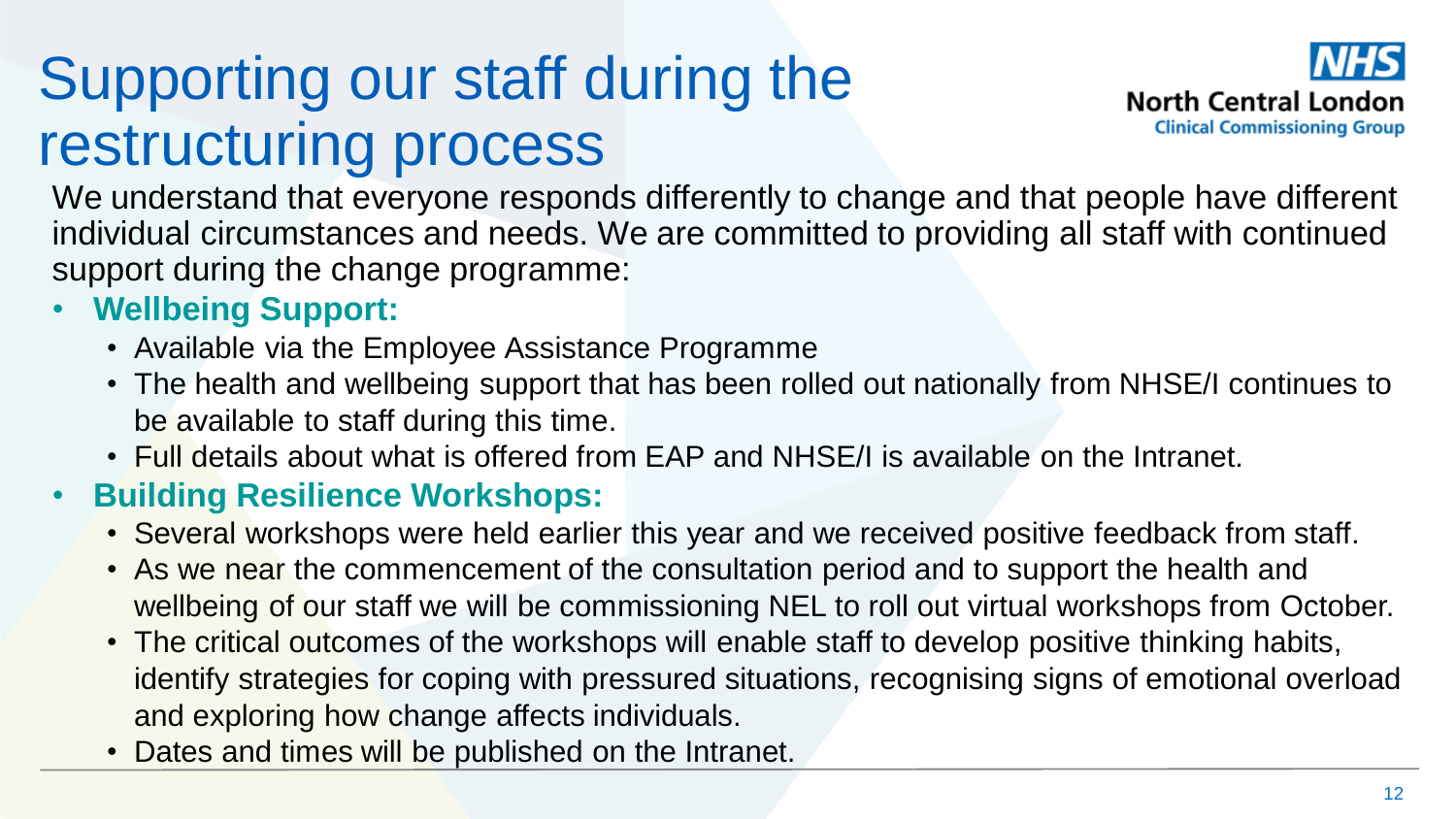# Supporting our staff during the restructuring process

![](_page_12_Picture_1.jpeg)

- **HR drop-in sessions:** To continue for all staff to drop-in if they have any individual questions or would like any information on the HR process – dates and times during October 2020 have been identified and published on the Intranet.
- **Pension Drop-in Sessions:** Following several requests from staff, pension drop-in sessions have been arranged with the NEL pensions team on 3 and 17 November 2020 and will be publicised to staff.
- **Briefings on the HR Consultation Process:** The HR team will be rolling out short briefings from November 2020 to provide staff with information on the HR consultation process with regard to the restructure programme.
- **FAQs:** Are being updated regularly and shared with staff via the FAQs document.
- **Staff Briefings:** In view of current working arrangements, staff briefings will be a key way of providing staff with critical messages and updates.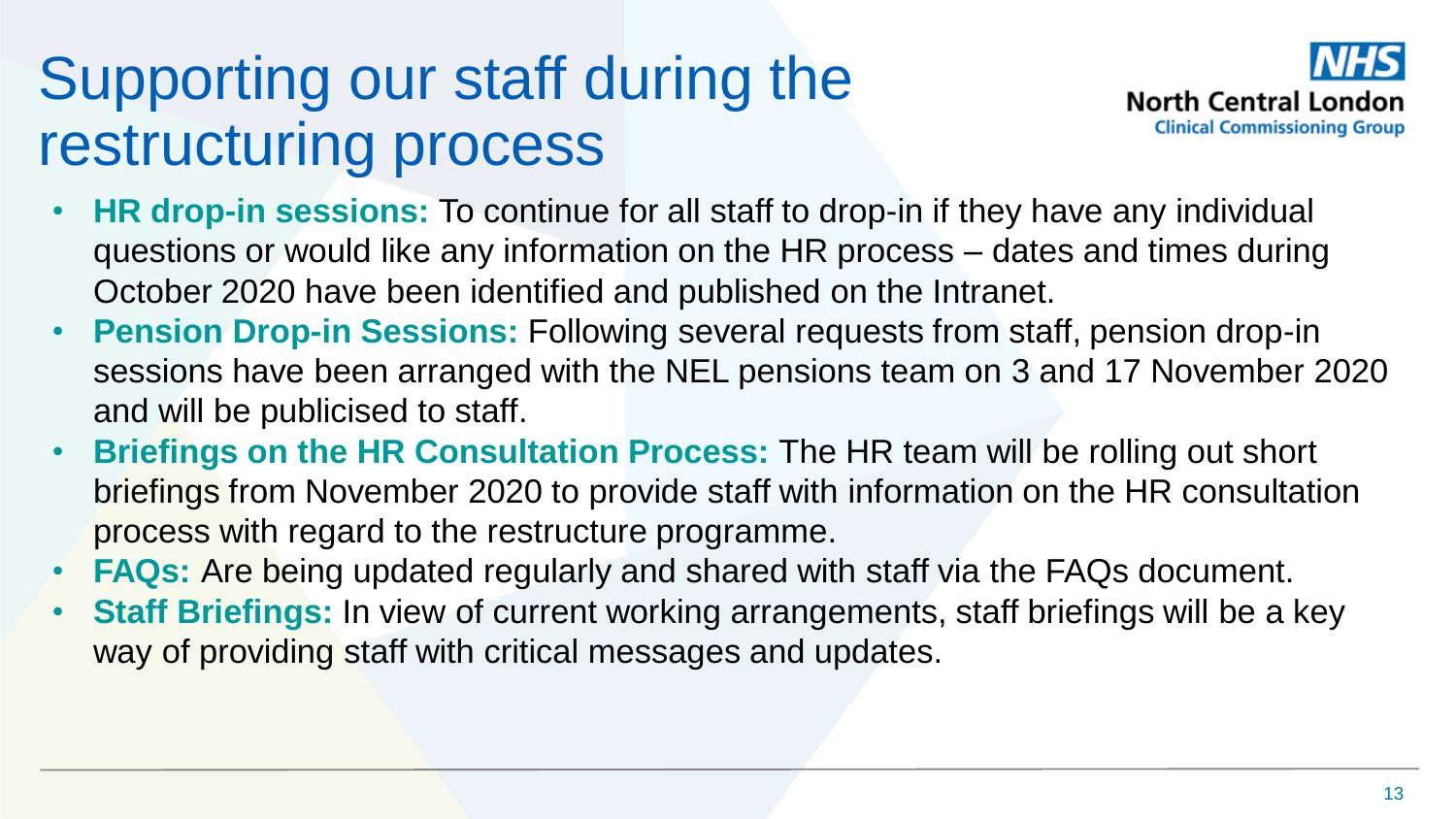#### Questions about structures

![](_page_13_Picture_1.jpeg)

- The majority of the questions that staff have submitted with regard to the restructure programme have been responded to via staff briefings and/or the FAQ document that has been published on the intranet.
- Specific questions with regard to the size, composition and cost of future proposed structures are unable to be responded to at this stage.
- These details will be determined and worked through during the review stage and therefore this information will be shared with staff as part of the formal consultation process.
- Staff may have questions on the revised consultation timescales; we will endeavour to respond to as many questions as we can at this stage via the staff briefings over the coming weeks.
- In the meantime, if you have any immediate questions or concerns, please do speak to your Director in the first instance.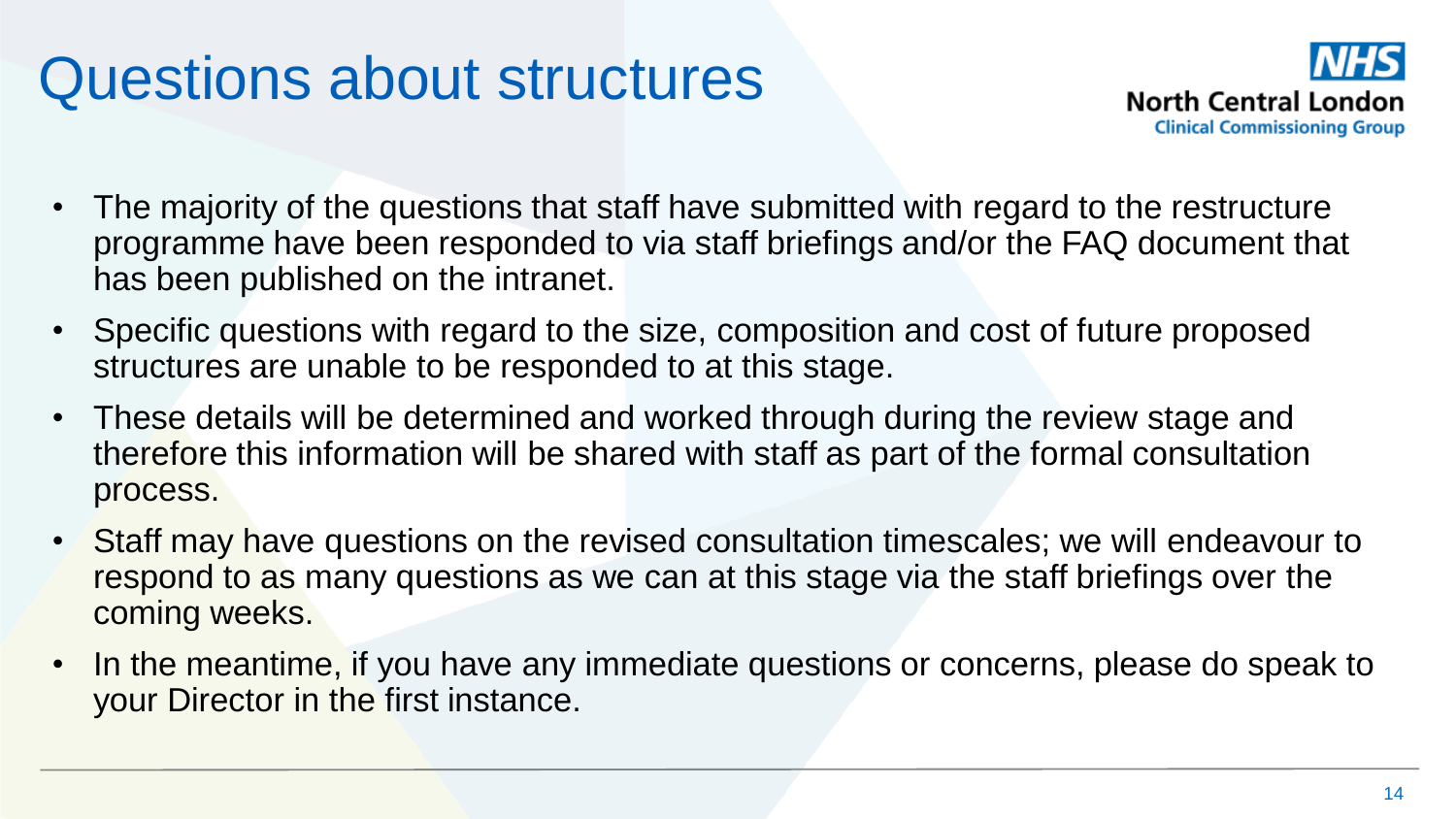![](_page_14_Picture_0.jpeg)

![](_page_14_Picture_1.jpeg)

#### National staff survey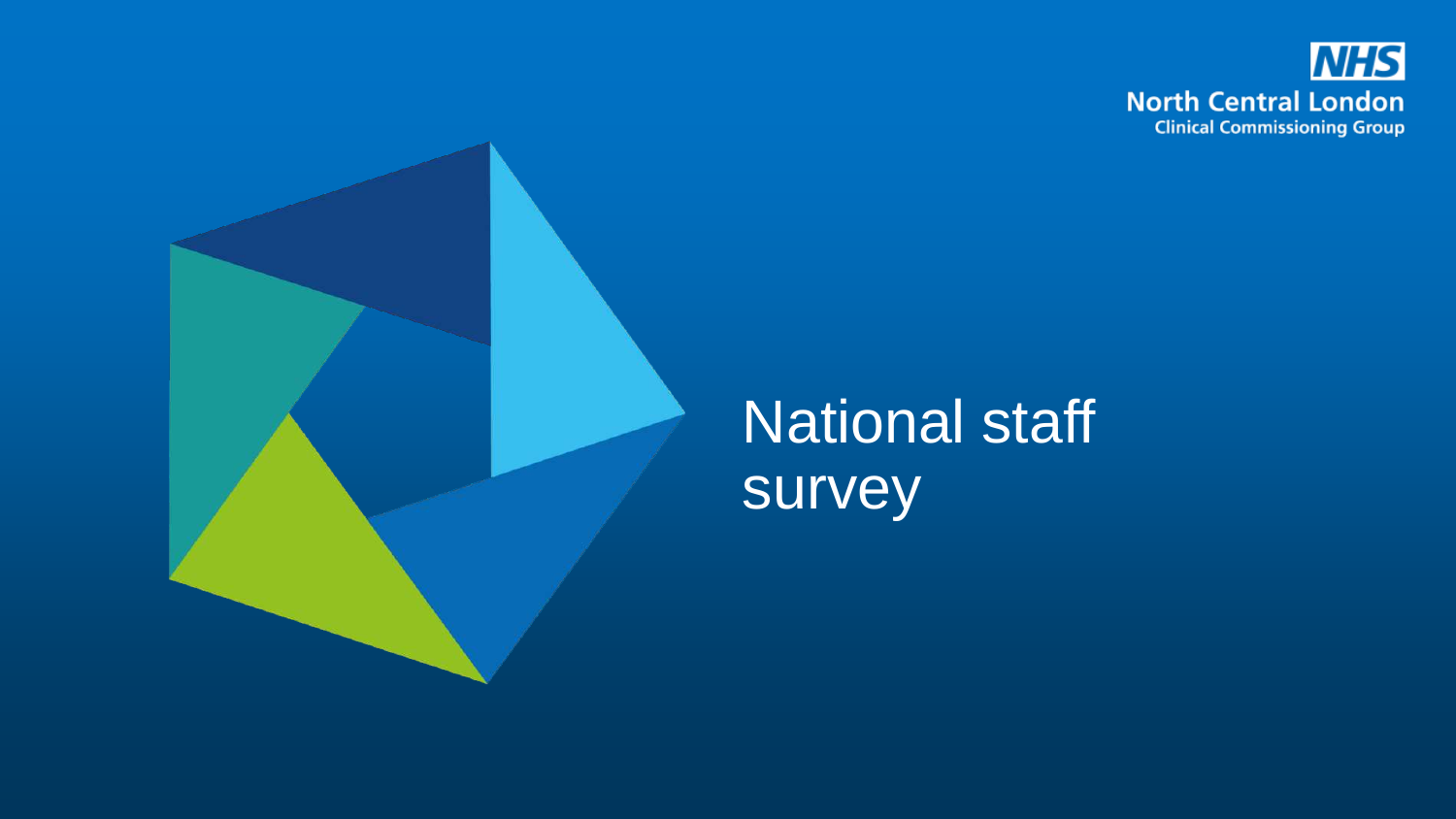# National staff survey

![](_page_15_Picture_1.jpeg)

- The CCG will be partake in the national NHS staff survey which will run from 05 October to 27 November 2020
- The core areas of the staff survey will be: *Your Job; Your Manager; Health and Wellbeing; COVID-19 Pandemic; Your Organisation; Background Information.*
- There will also be some local questions incorporated into the survey for example on health and wellbeing.
- We encourage all staff to take time to complete this year's survey. The insights from staff will help us to work together to create the best organisation we can, where people are valued and we can learn together to address the impact of the Covid-19 pandemic and continue to deliver the best for our residents.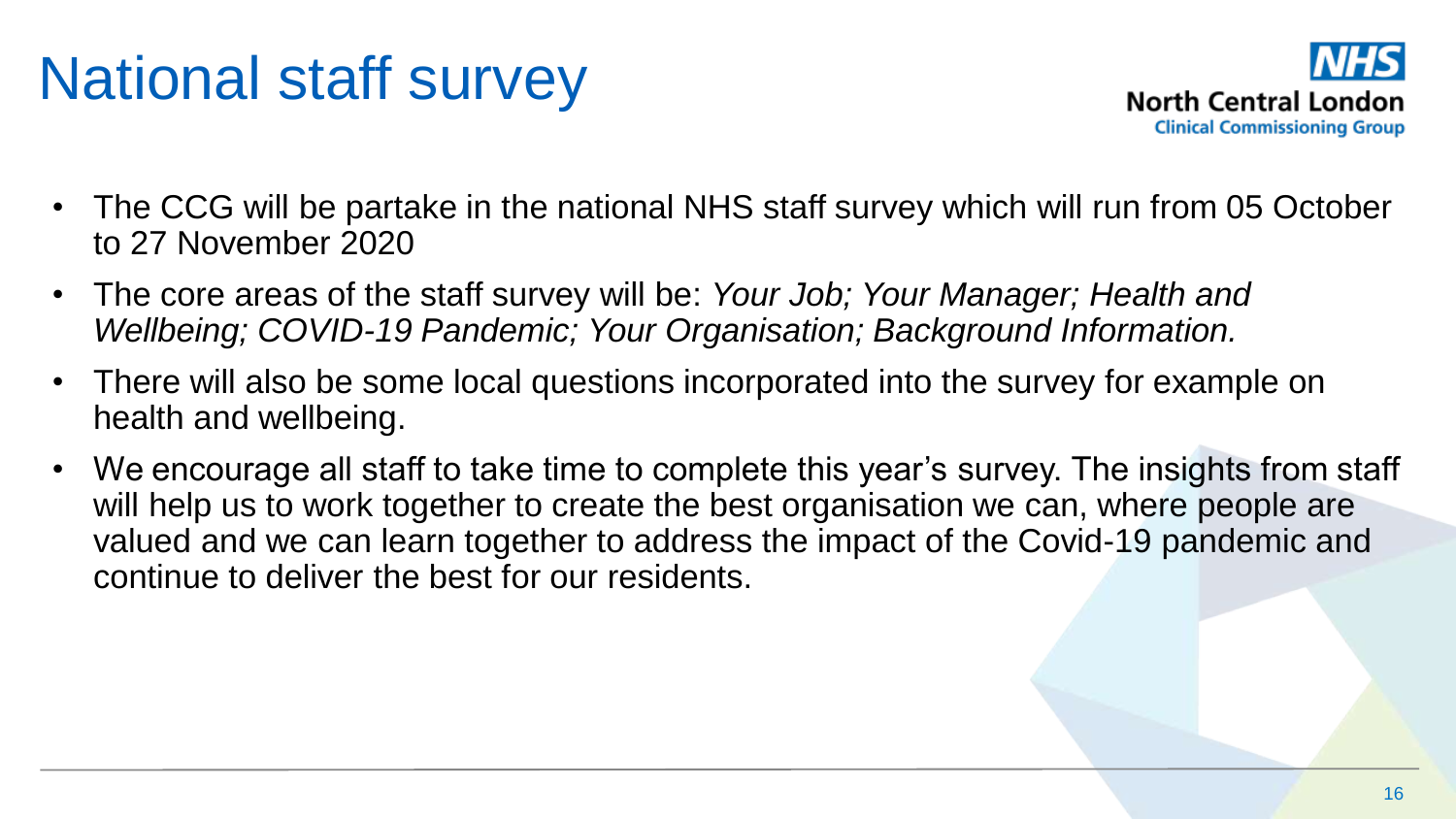![](_page_16_Picture_0.jpeg)

![](_page_16_Picture_1.jpeg)

Equality, diversity and inclusion update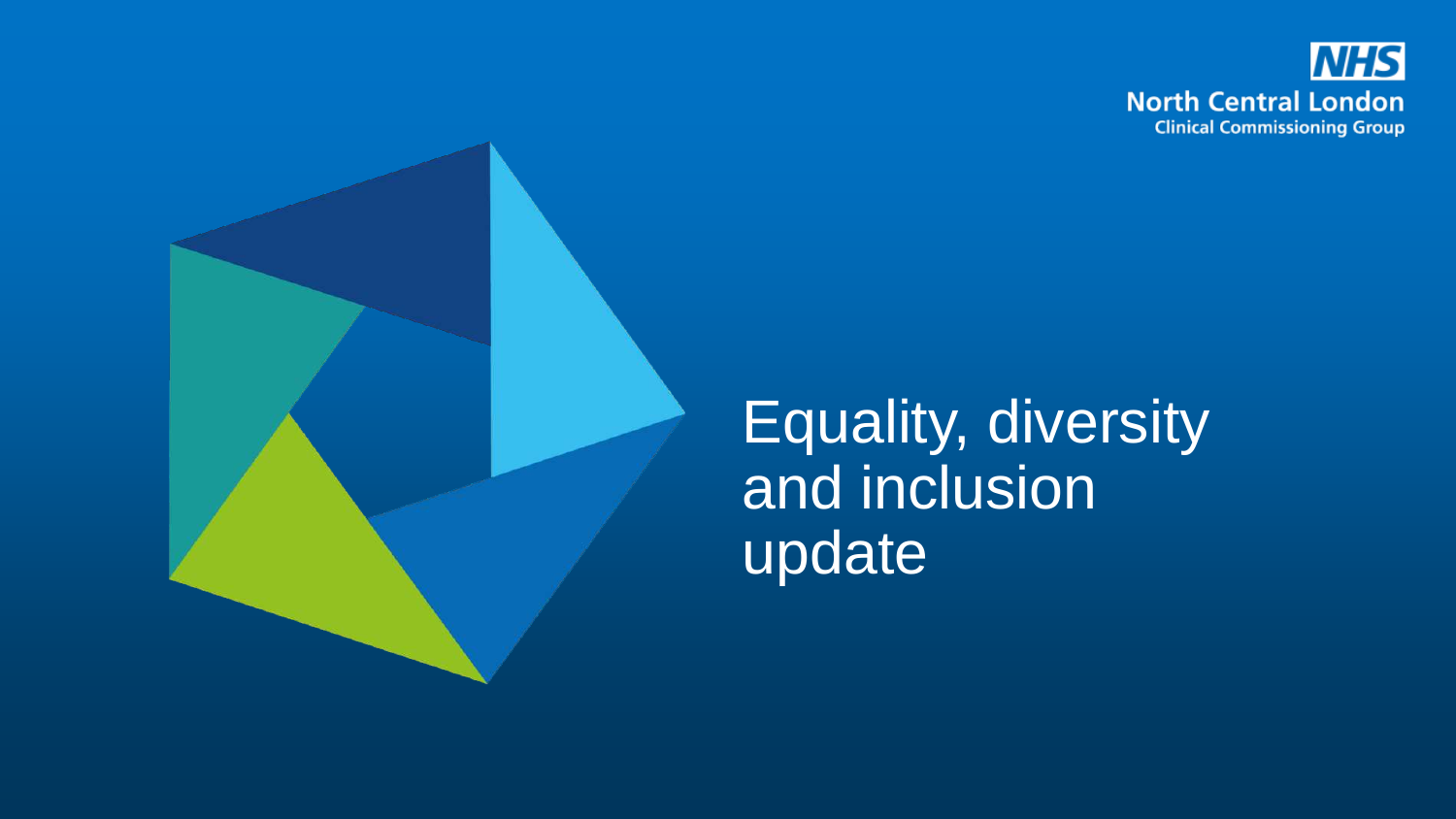# Diversity & Inclusion Steering Group

![](_page_17_Picture_1.jpeg)

- The Diversity and Inclusion Steering Group has been formed as a key component of the CCG's approach to developing a fairer, supportive and an encouraging working and learning environment for our staff.
- The Group is supporting the setting up and running of the staff networks including BAME Staff Network, Disability Staff Network, and LGBT+ Staff Network.
- The Diversity & Inclusion Steering Group formally launched with the first meeting taking place on 29 September 2020.
- Key areas of discussion included:
	- Terms of Reference
	- o Emerging themes from safe space conversations and next steps
	- Approach to identifying equalities related training and briefings for staff with the support of the Networks.
	- Development of the Workforce Race Equality Standard with support from the BAME Network
	- o Black History Month
	- o Staff Network Work Programme Priorities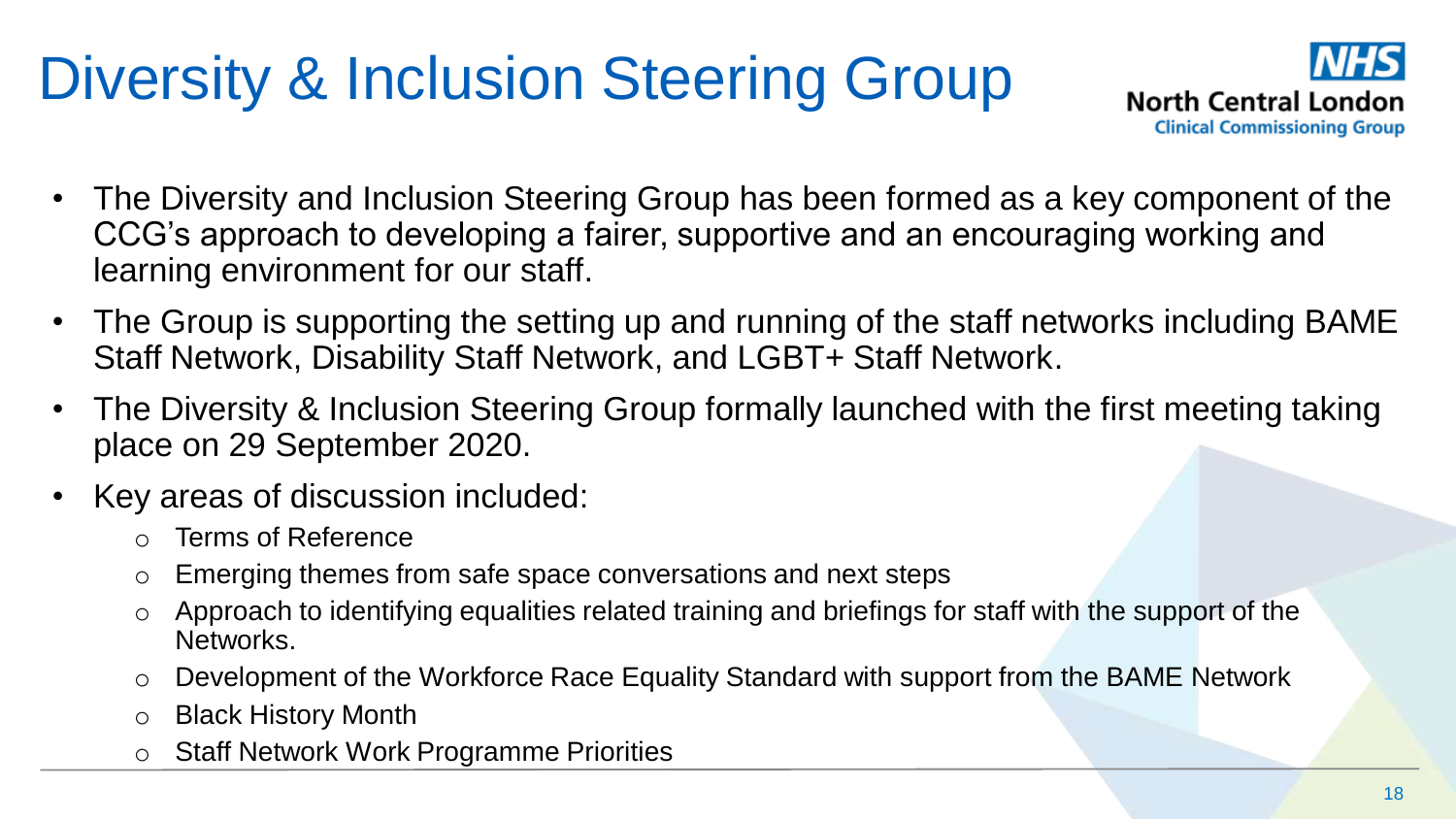#### Staff networks

![](_page_18_Picture_1.jpeg)

The CCG has set up three Staff Networks: BAME, Disability and LGBT+ to improve the way it supports staff from different protected backgrounds. Good progress has been made including:

- Drafting and agreeing the Terms of Reference for all three staff networks.
- The appointments process to the Staff Network Chairs has been completed for all three staff networks: For the BAME Staff Network, two vice-chairs have been appointed to support the chair and the network given the programme of activities that will be required to meet the requirements of the London Workforce Race Strategy.
- Chairs and Vice Chairs of the Staff Networks have attended the first Diversity and Inclusion Steering Group meeting.
- A brief induction for Chairs and Vice chairs and open discussion about the next steps.
- Building working relationship between the networks to focus on common objectives and priorities.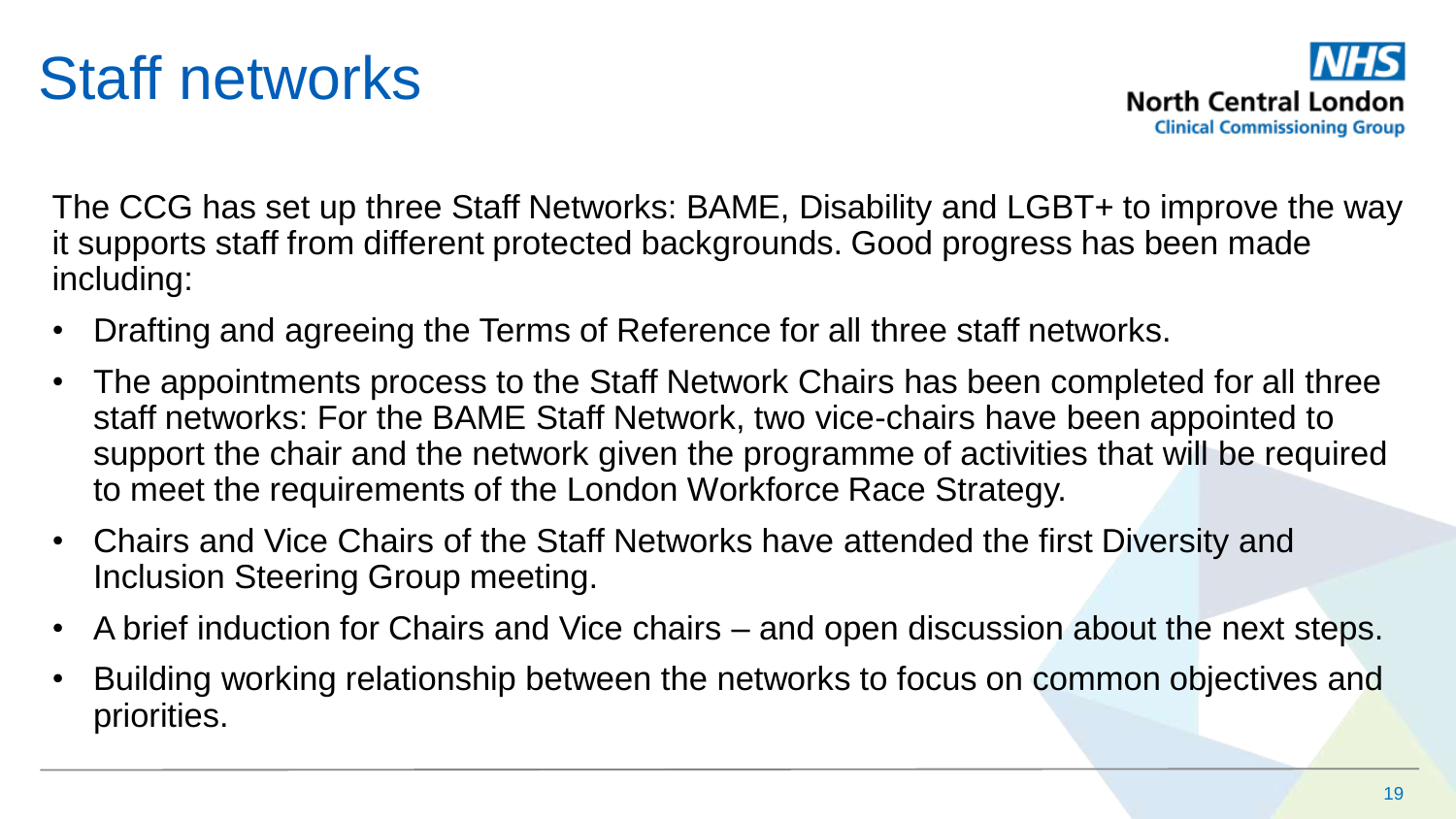# Staff network activities

![](_page_19_Picture_1.jpeg)

#### **Membership of the Staff Networks and Meetings**

- The first BAME network meeting with members will take place in October 2020.
- Over the coming weeks, the Chairs of the Disability and LGBT+ networks will be publicising their respective networks to gain greater membership to these groups.

#### **Staff Network Work Programme Priorities**

- Each of the networks will develop a work programme that will support the CCG in the following areas with regard to equality and inclusion:
	- $\checkmark$  Procuring training and awareness raising programmes
	- $\checkmark$  Developing equality objectives and action plans
	- $\checkmark$  Developing a dedicated intranet page on staff network activities and updates
	- $\checkmark$  Supporting safe conversations across the CCG
- Critical activities agreed by the network will be incorporated into the equality, diversity and inclusion forward planner.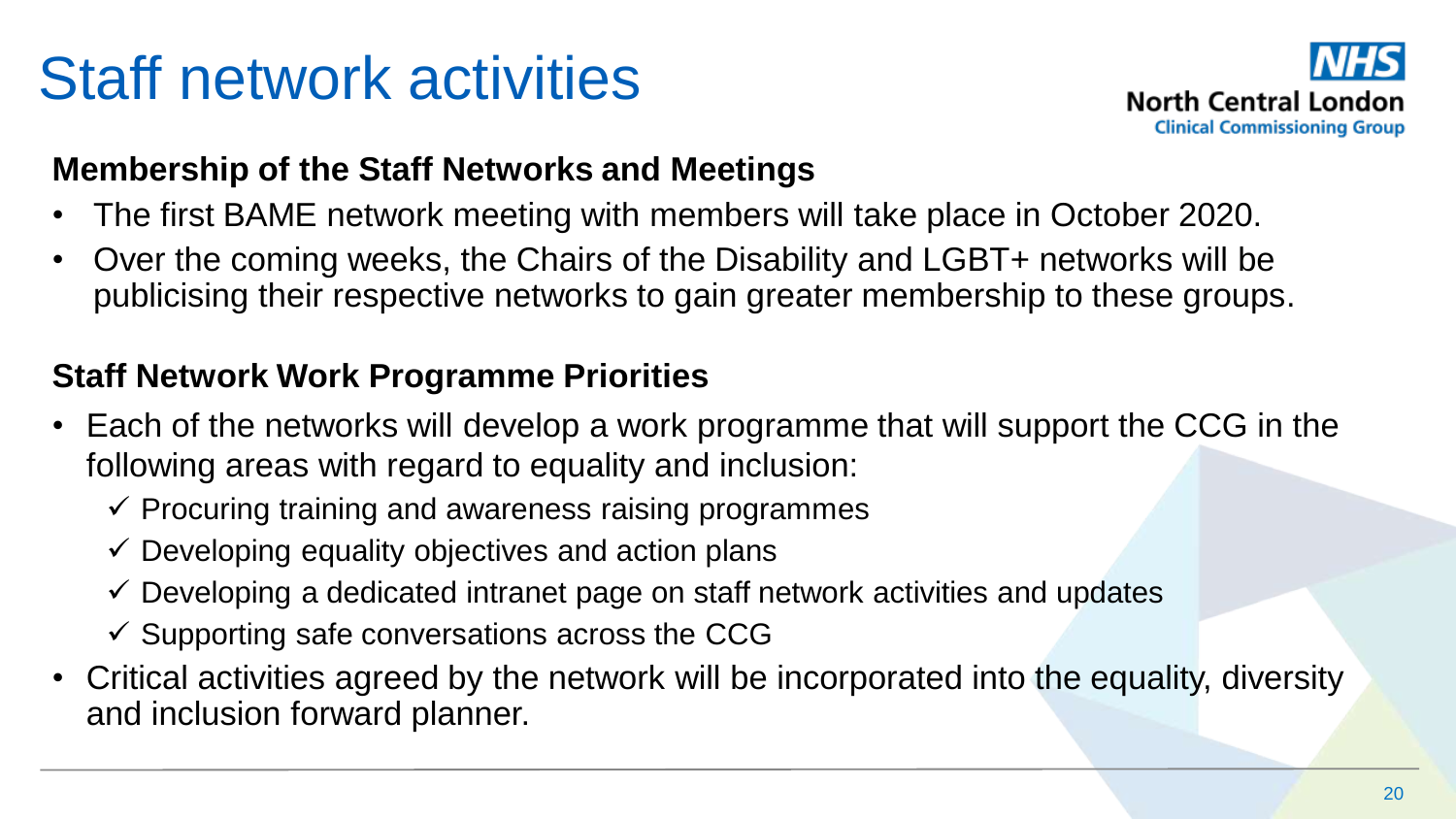# Equality information and the Workforce Race Equality Standard report

![](_page_20_Picture_1.jpeg)

- Publishing the CCG's Equality Information Report every year is a specific equality duty.
- We have prepared the 2019/20 Equality Information Highlight Report which will go to the Patient and Public Engagement and Equalities (PPEE) Committee today (8 October).
- This report shows how NCL CCGs delivered their equality objectives in 2019/20.
- The Workforce Race Equality Standard (WRES) Report is part of equality information which was approved by the Committee in August.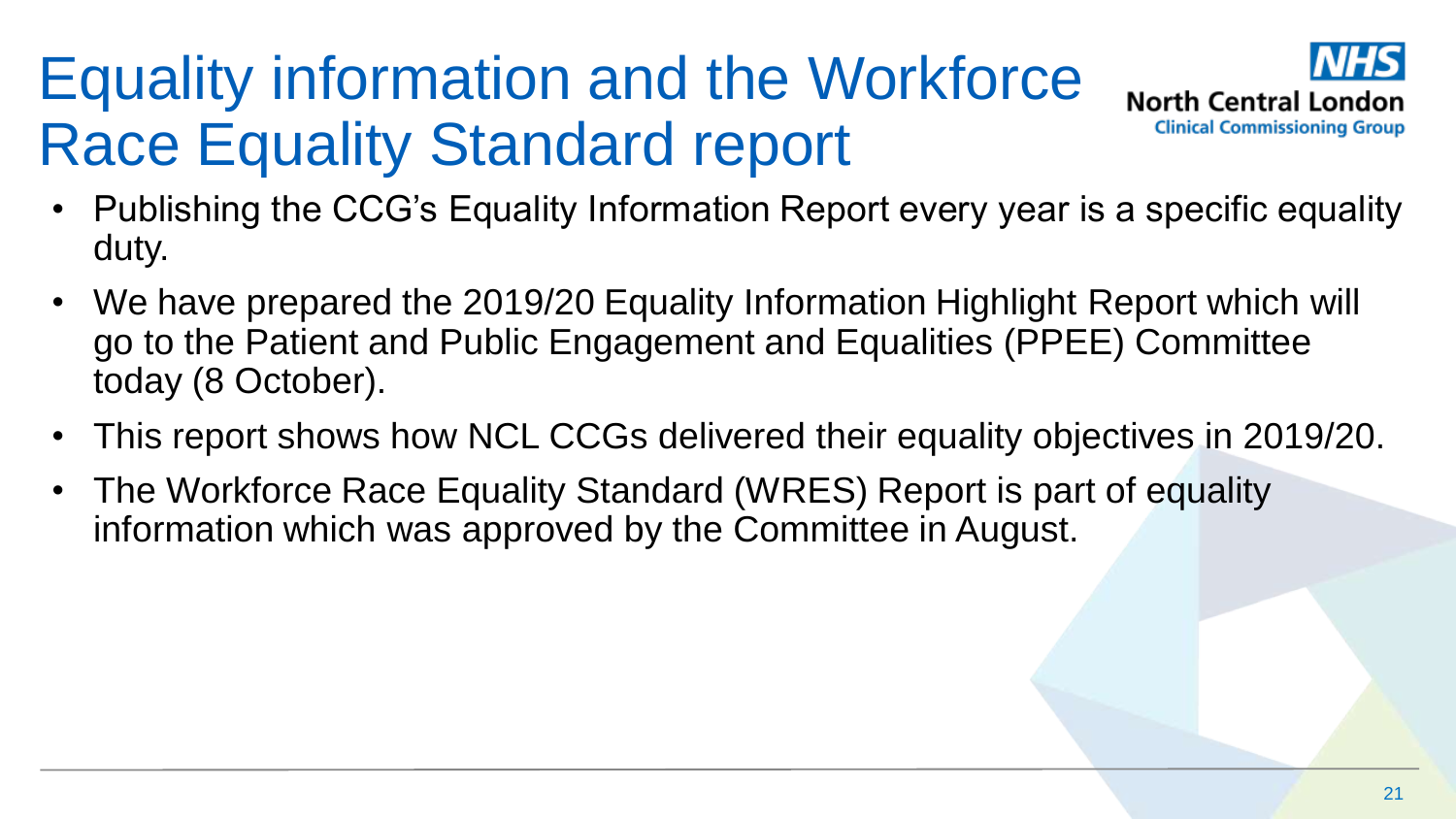# Workforce Race Equality Standard report

![](_page_21_Picture_1.jpeg)

Key highlights from Workforce Race Equality Standard Report 2019/20:

- The number of staff from BAME and White backgrounds is generally reflective of the NCL population demography.
- The recruitment data shows that the likelihood of BAME staff being appointed from shortlisting has improved from 2.39 less likely in 2018/19 to 1.48 less likely in 2019/20 compared with White staff across the NCL CCGs.
- The number of staff from BAME backgrounds across band 1-7 has overall increased across NCL.
- The number of Governing Body Members and Office Holders from a BAME background has increased significantly due to an improvement in the reporting of the ethnicity of this group.
- The number of staff from BAME backgrounds experiencing discrimination, bullying and harassment from staff and managers has reduced therefore showing an improvement
- There has been a significant increase in the number of staff from BAME backgrounds undertaking non-mandatory training in 2019/20.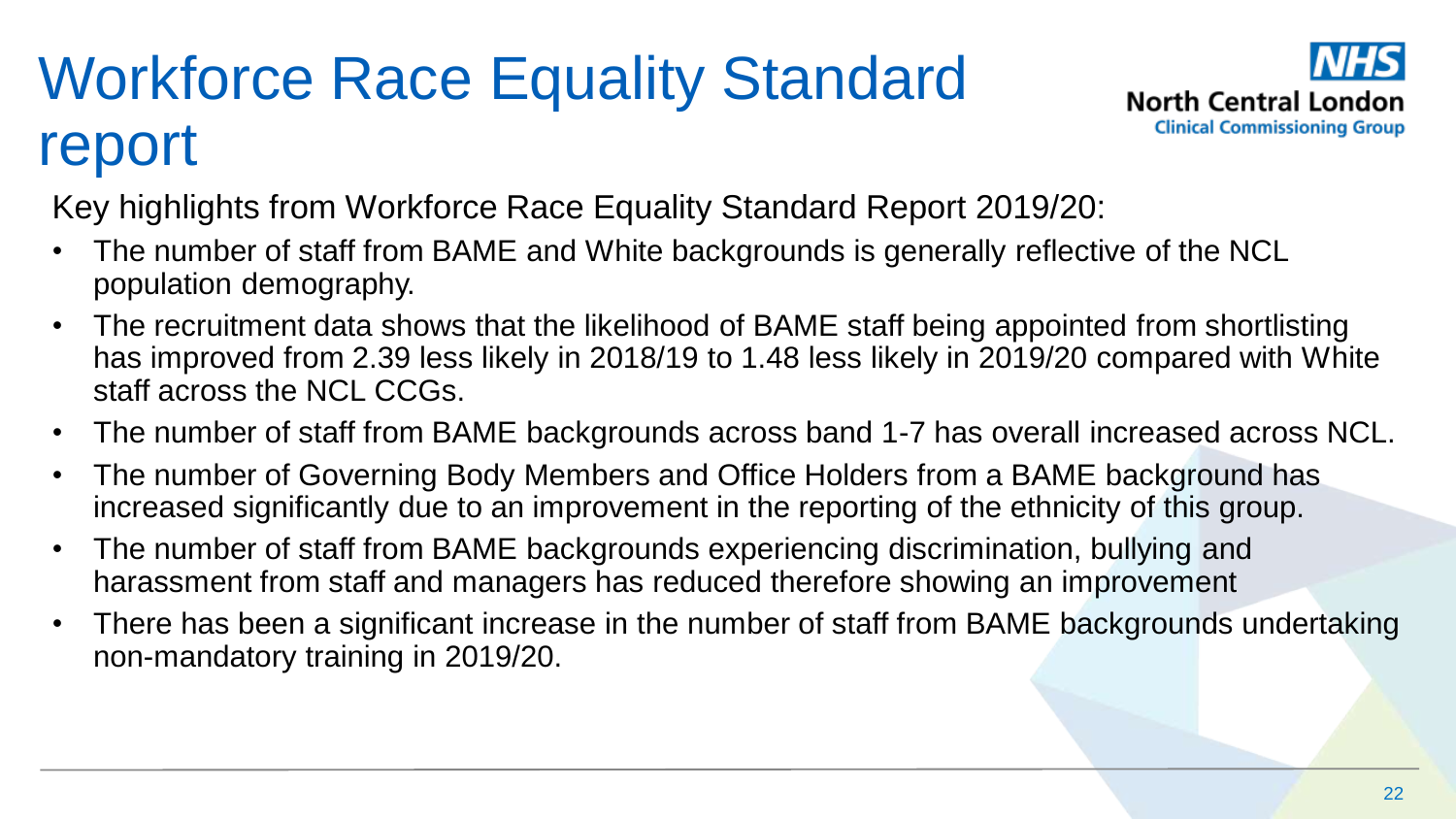![](_page_22_Picture_0.jpeg)

![](_page_22_Picture_1.jpeg)

NCL CCG **Contract Management** update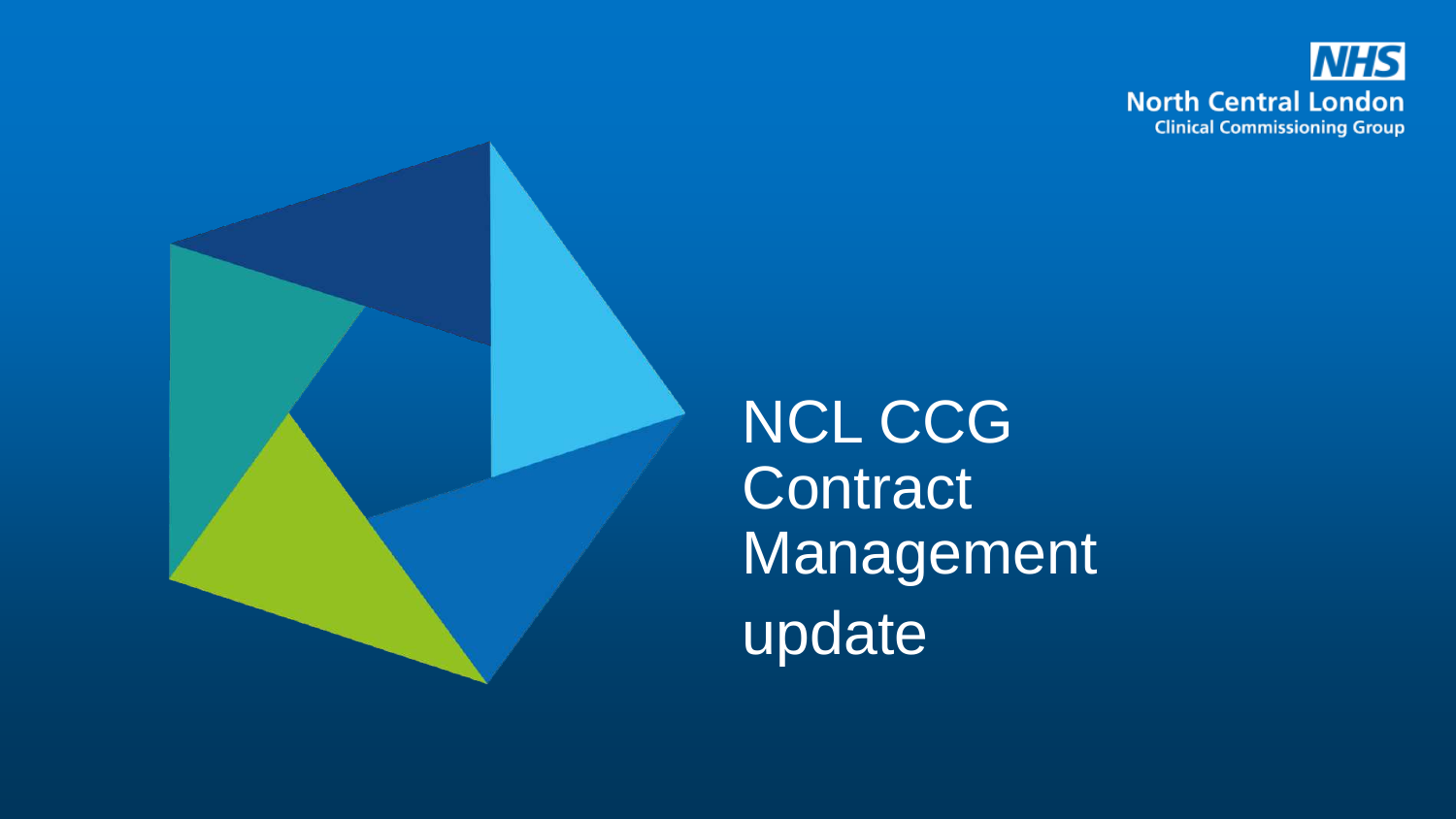# Contract Management for NCL CCG

![](_page_23_Picture_1.jpeg)

- Following the merger of the CCG, much work has been done to have a central contracts register of all contracts held by the CCG.
- Work has been taking place on a borough contract review, which many of you will have been involved with. This will inform how we manage contracts in line with our legal duties as a single organisation.
- Since March, the CCG has been busy responding to the demands of COVID which has impacted the way in which we manage NHS and non NHS contracts as well as how we have procured services / goods to support the COVID-19 response.
- To ensure that we comply with appropriate governance arrangements with regard to contract management and procurement, an NCL Finance and Contracting Working Group was established to oversee contract management actions/decisions required.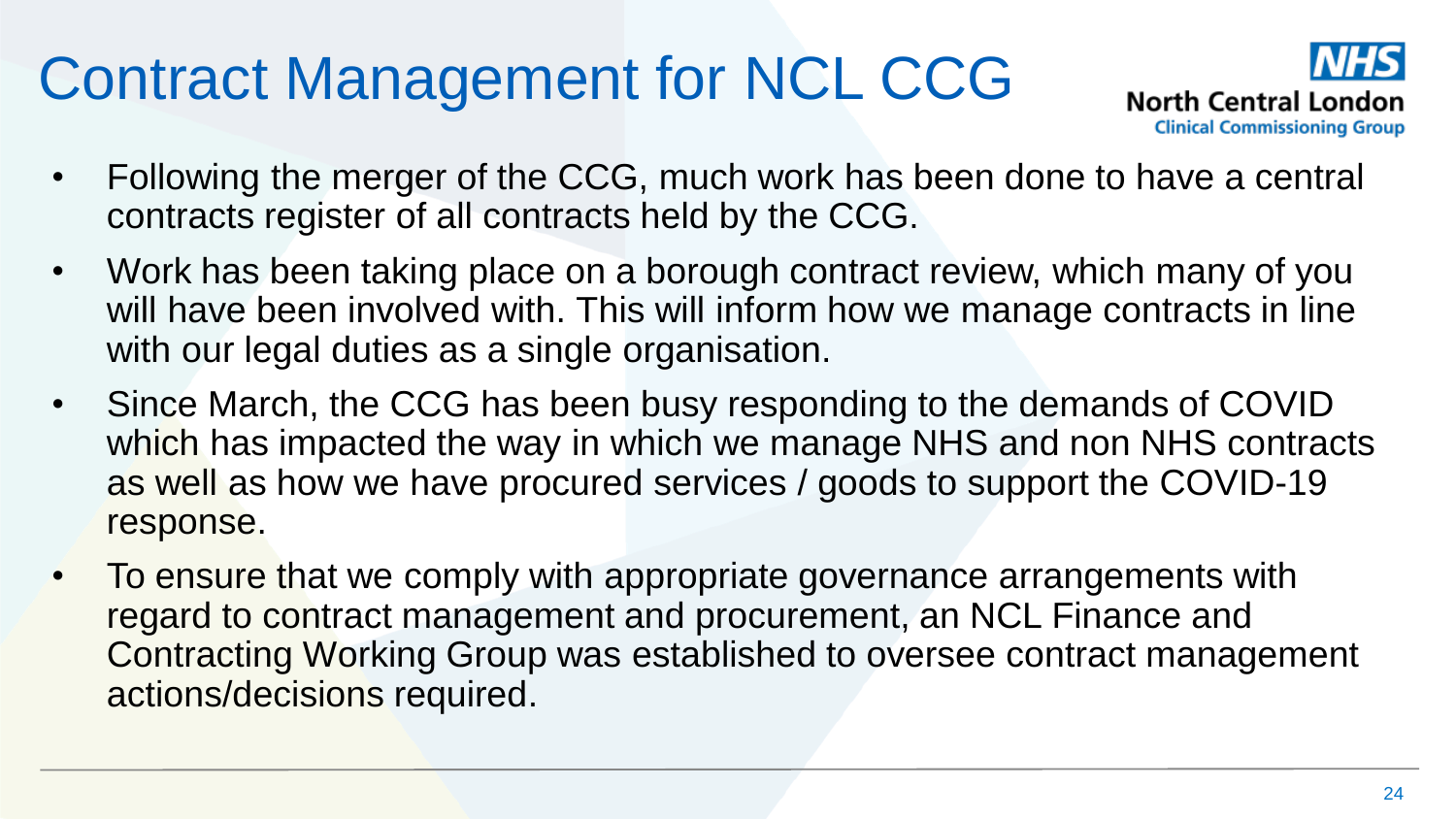# NCL Finance and Contracting Working Group

![](_page_24_Picture_1.jpeg)

- The NCL Finance and Contracting Working Group meets on a weekly basis in order to take decisions and progress procurement governance requirements as well as key actions required for either NHS or non-NHS contracts held by the CCG.
- These include...
	- $\checkmark$  Application of the national guidance impacting both NHS contracts and non-NHS contracts.
	- $\checkmark$ Timely processing of contract awards, contract procurements to support the COVID-19 response.
	- $\checkmark$  Appropriate CCG governance processes are followed, including adherence to the requirements of the CCG's Standing Financial Instructions (SFIs).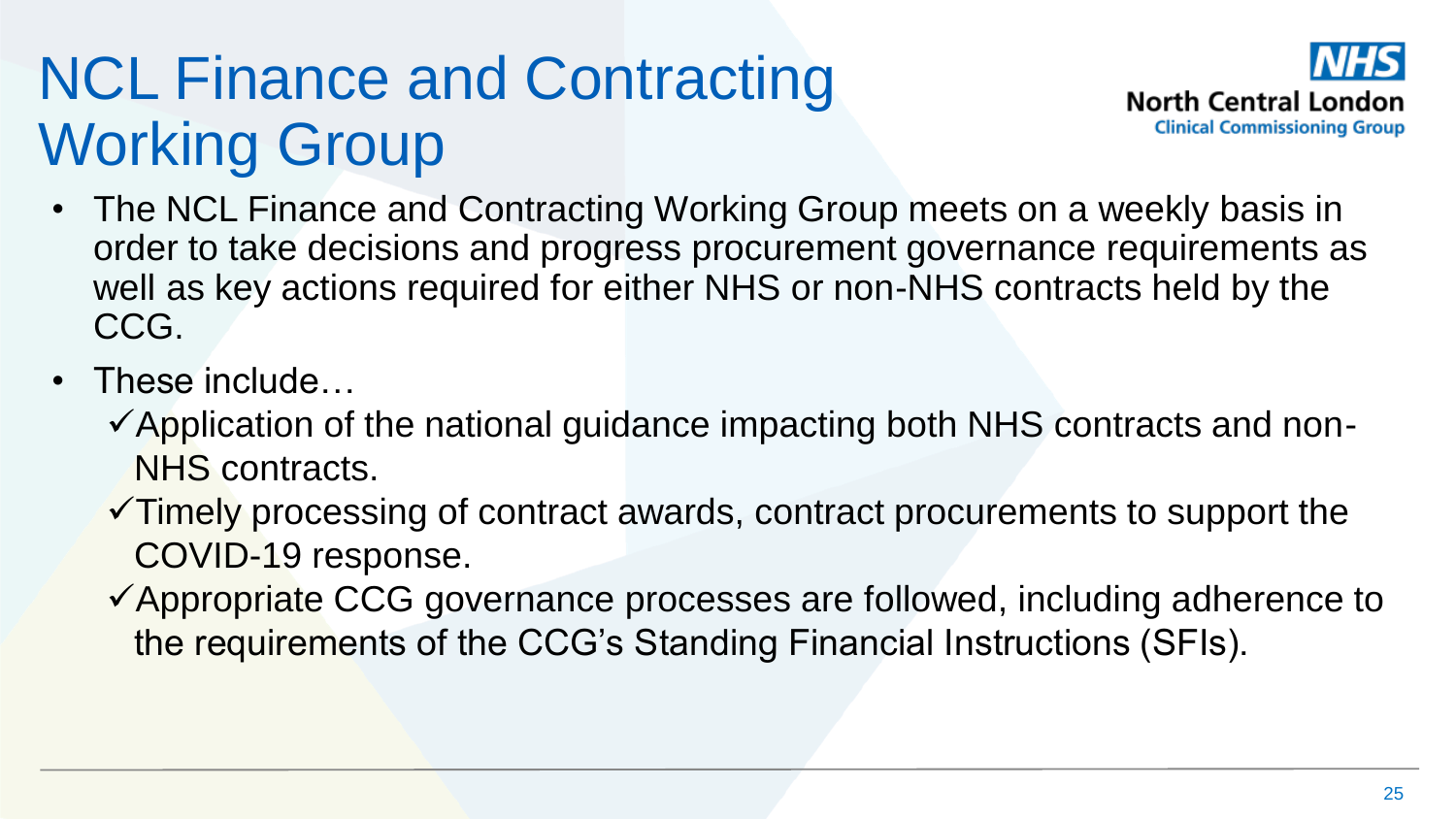# Standing Financial Instructions (SFIs)

![](_page_25_Picture_1.jpeg)

- The new NCL Standing Financial Instructions (SFIs) came into effect from 1 April 2020.
- The SFIs detail the financial responsibilities, policies and procedures adopted by the CCG.
- They are designed to ensure financial transactions are carried out in accordance with statute and policy in order to achieve probity, accuracy, economy, efficiency and effectiveness.
- **ALL** staff members are required to adhere to the financial instructions and these can be downloaded from the policies page of the staff intranet (under Governance):

<https://intranet.northcentrallondonccg.nhs.uk/policies/policies.htm>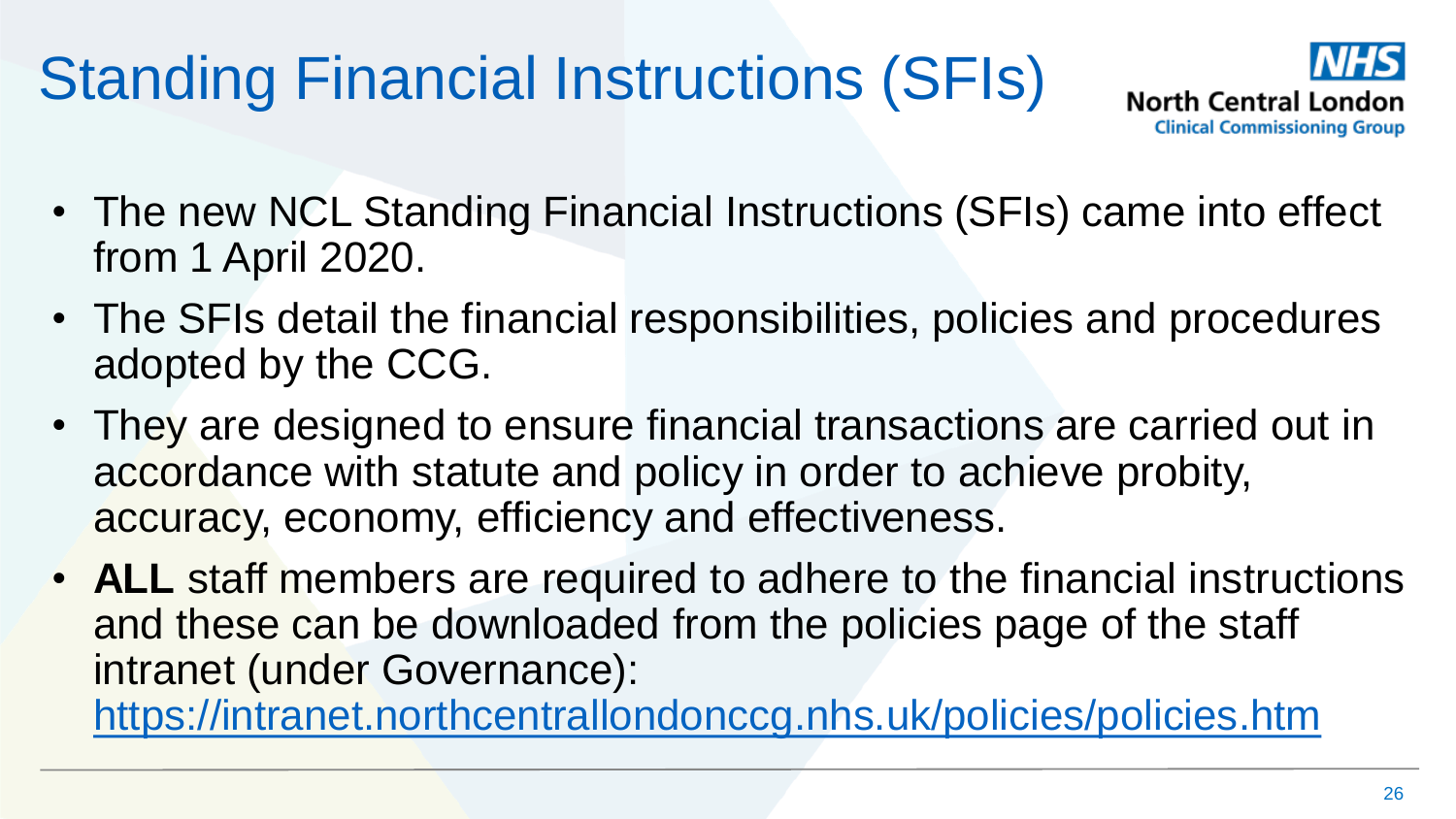# Contract management governance process

![](_page_26_Picture_1.jpeg)

- New financial guidance recently received from NHS England and Improvement sets out requirements for remainder of the financial year.
- We now need to put in place some new processes and governance arrangements which are aligned to the new CCG EMT structure.
- The NCL Finance and Contracting Working Group recently agreed a new process so that all contract management decisions should be submitted to the Working Group for review.
- A decision will then be made as to whether to:
	- o give approval in accordance with the requirements of the CCG's SFIs, or
	- o refer to the Executive Management Team (EMT) for consideration and approval or submit for formal approval by a CCG committee.
- If you have any queries, or would like further information please contact Ernie Gartrell via email: [ernie.gartrell@nhs.net](mailto:ernie.gartrell@nhs.net)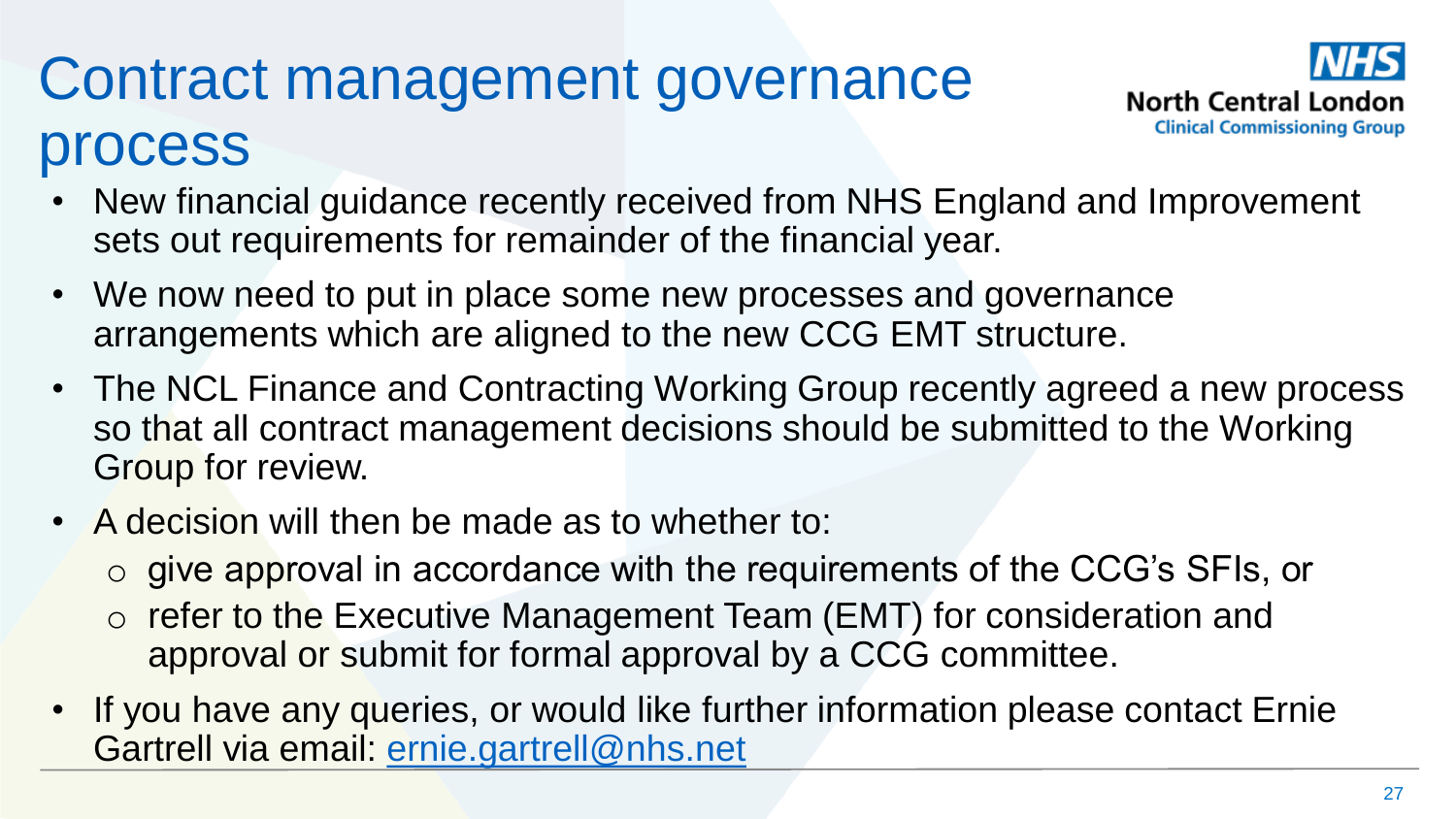![](_page_27_Picture_0.jpeg)

#### Phase 3 Covid-19 recovery update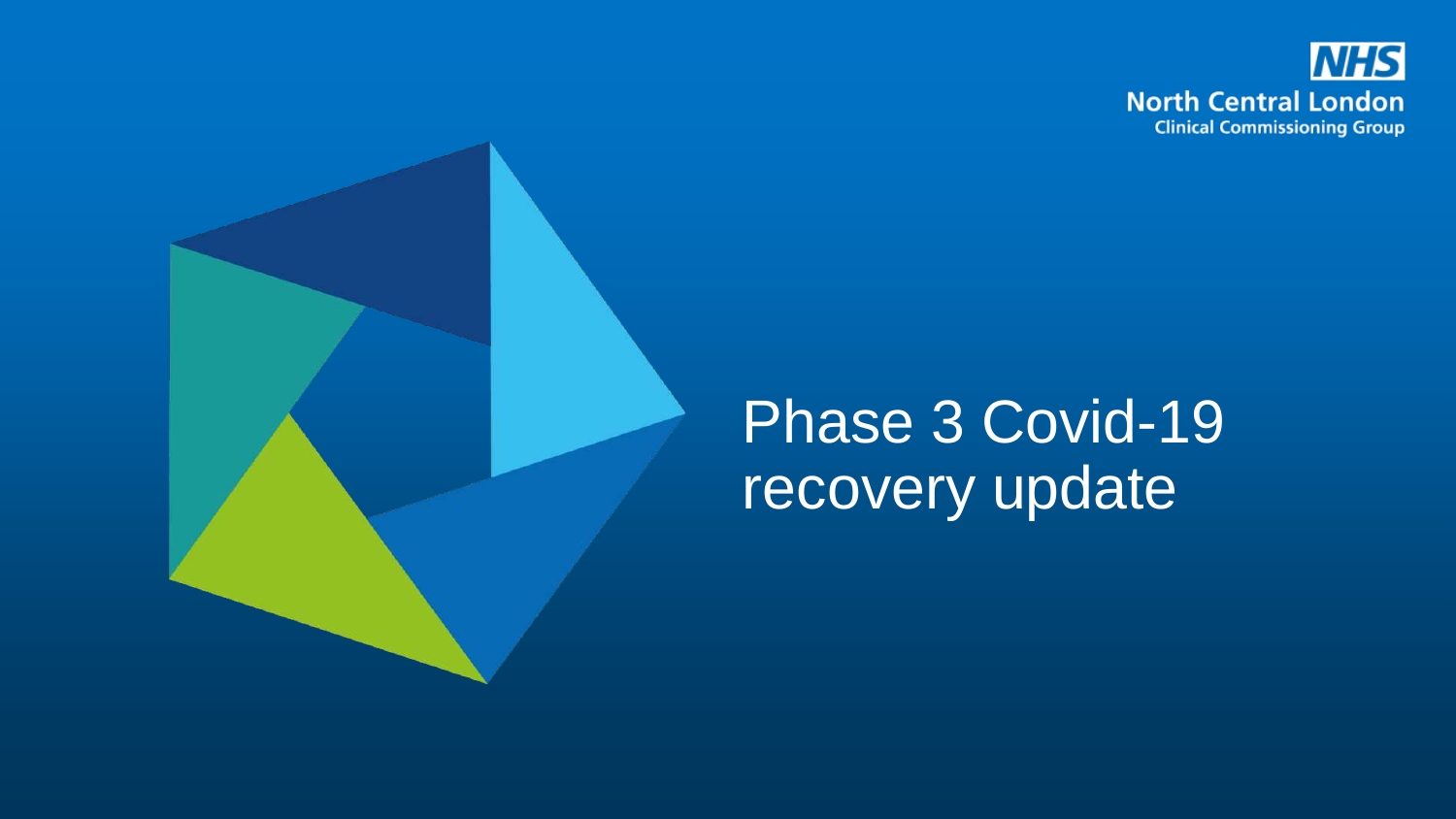#### Phase 3 Covid-19 recovery

![](_page_28_Picture_1.jpeg)

- Following confirmation of expectations for the next phase of recovery and response to COVID-19 set out in the letter from Sir Simon Stevens and Amanda Pritchard on the 31 July, we developed a response as a system to the key actions set out in the letter.
- This included:
	- $\circ$  submission of NHS E/I templates confirming planned activity and performance levels for months 7–12 of the current financial year
	- $\circ$  summary narrative for the planning submissions that sets out how we are meeting the overall requirements outlined in the Phase 3 letter
	- o a series of accompanying mental health focused submissions which include details of how we are meeting the Mental Health Investment Standard.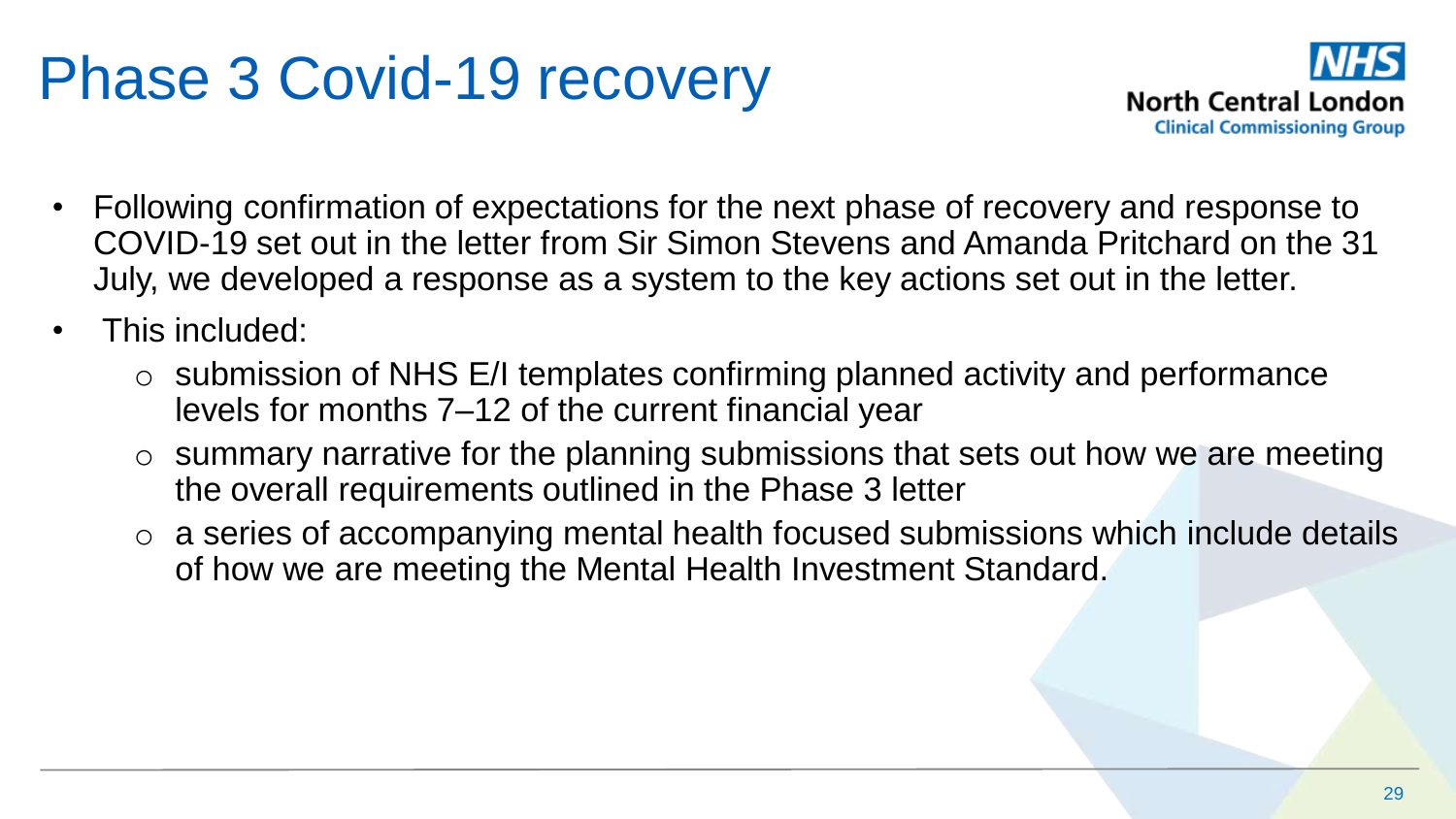### Phase 3 Covid-19 recovery

![](_page_29_Picture_1.jpeg)

- Our narrative submission was structured around the priorities set out by NHS E/I for the next phase of recovery.
	- **1. Recovery:** Accelerating the return to near-normal levels of non-COVID health services, making full use of the capacity available in the 'window of opportunity' between now and winter.
	- **2. Response:** Preparation for winter demand pressures, alongside continuing vigilance in the light of further probable COVID-19 spikes locally and possibly nationally.
	- **3. Enablers:** Doing the above in a way that takes account of lessons learned during the first COVID-19 peak; locks in beneficial changes; and explicitly tackles fundamental challenges including: support for our staff, and action on inequalities and prevention.
- Our response provided a narrative on how we are meeting the actions set out in the letters and, where possible, linked to existing recovery plans and narratives provided for the Check and Challenge sessions with the NHSE/I regional team.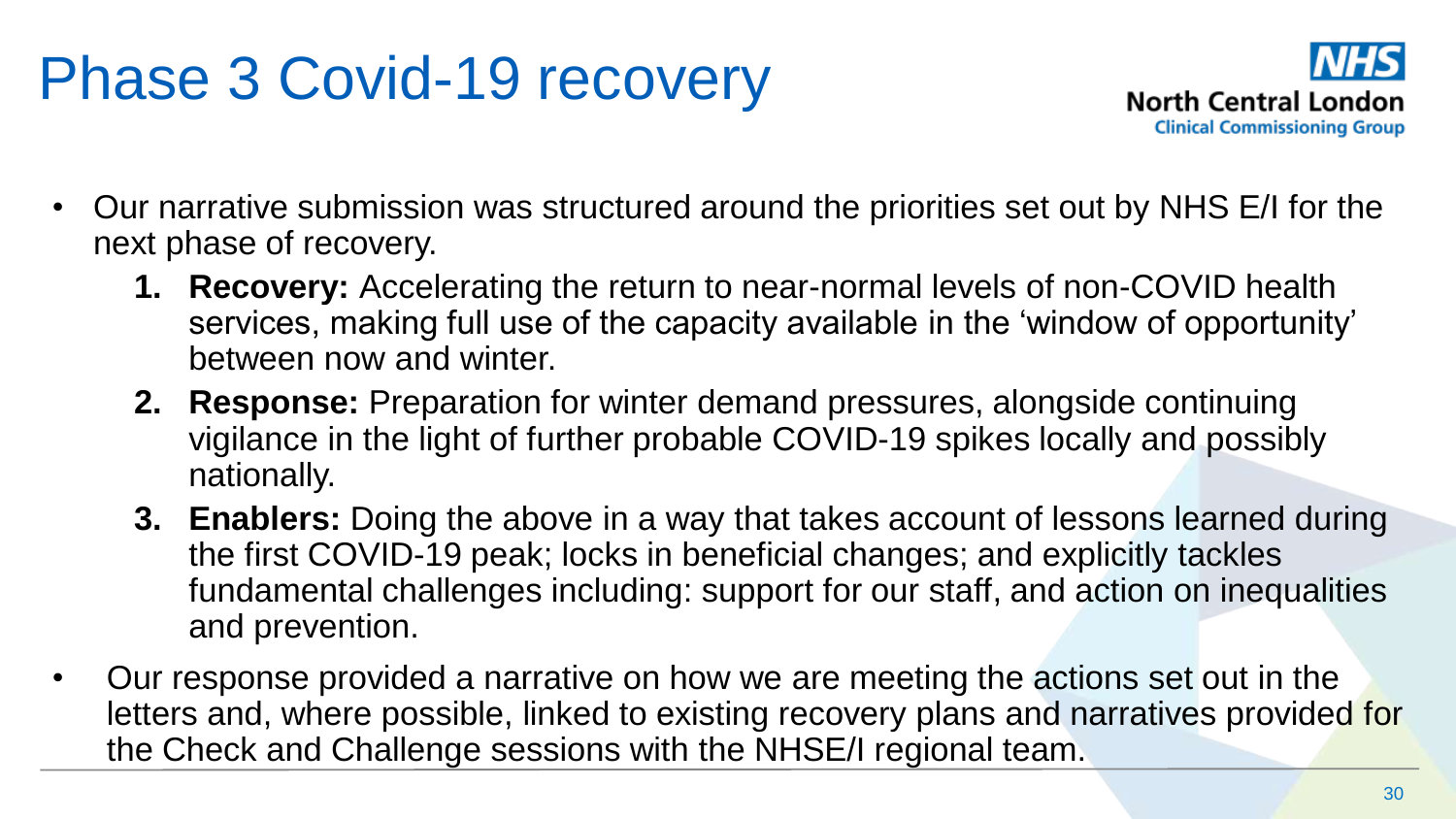#### Phase 3 Covid-19 recovery

![](_page_30_Picture_1.jpeg)

- These existing plans are the product of partnership working across North London Partners; other elements of this submission are in development and were provided as a response to the actions set out in the Phase 3 letters rather than as finalised system plans.
- It is our intention to further iterate our plans with partners, with a view to action and embed system working as we continue to work collaboratively and mature into an integrated care system (ICS).
- We submitted a draft at the start of September and received feedback from the regulatory on this.
- A final submission was made on 21 September and we had a final feedback session a few days later.
- We will continue to work as a system to develop and deliver the plans included in our phase 3 submission through existing channels.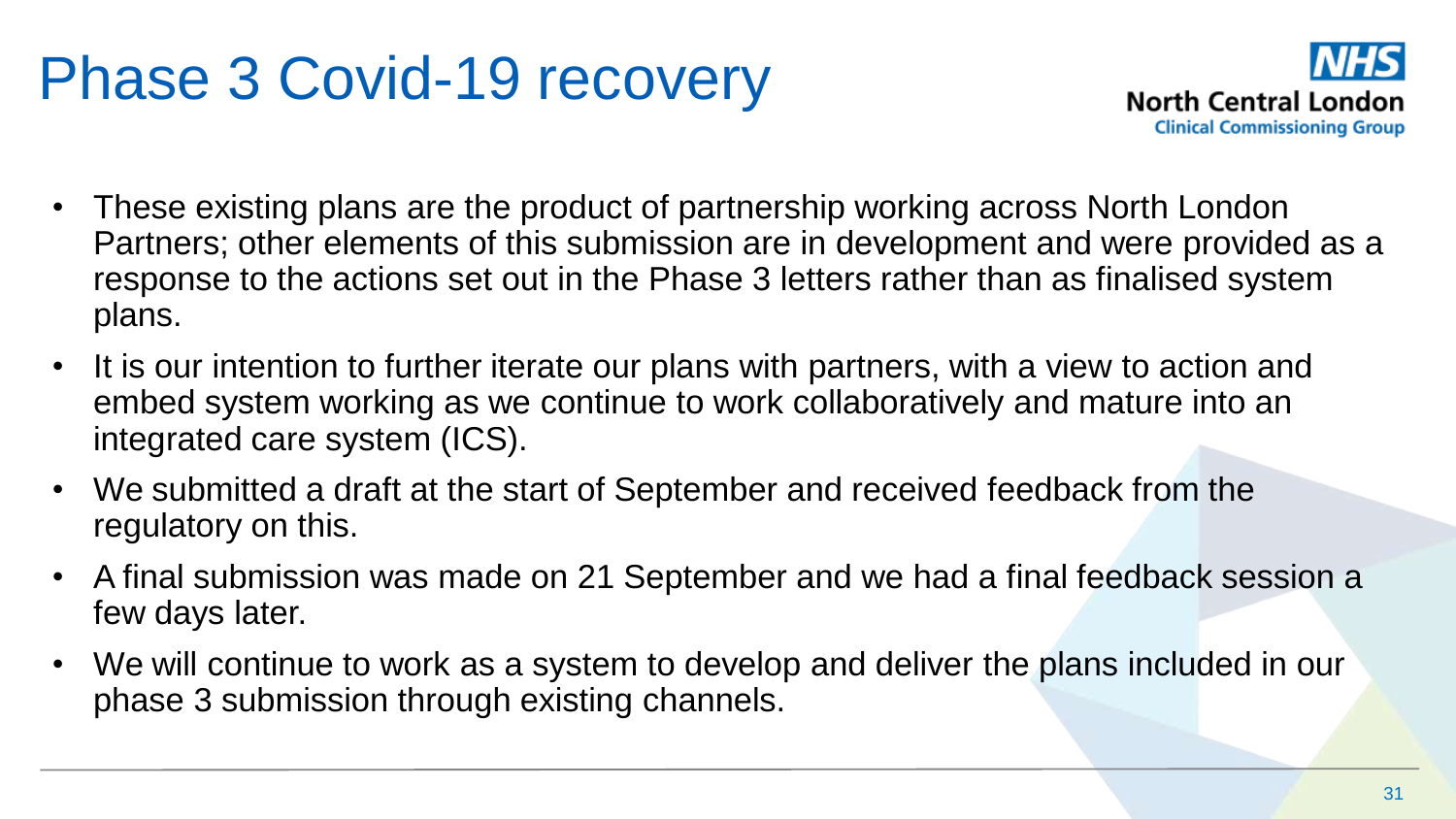![](_page_31_Picture_0.jpeg)

# Ongoing IT issues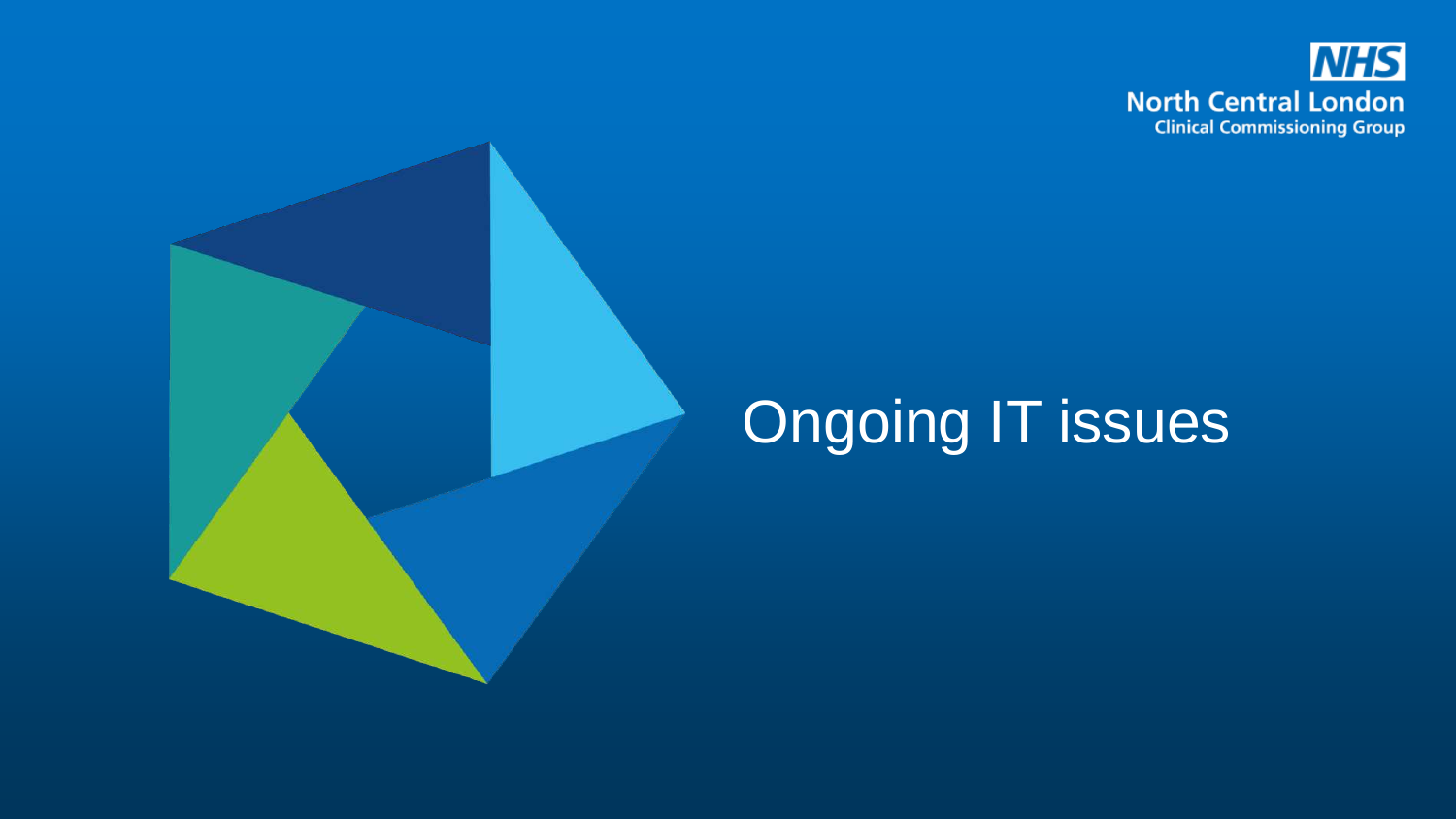# Ongoing IT issues

![](_page_32_Picture_1.jpeg)

- Thank you for bearing with our IT over the last couple of weeks. We are aware that there have been extensive issues with access to drives, but also some reported issues with Outlook and the staff intranet.
- Staff trying to access Shared Drives will have experienced issues with performance when opening files and folders.
- NELCSU have investigated and found the root cause of the issue was around a lack of available memory.
- This was rectified as a result of an Emergency Change Tuesday evening.
- All Drives should now be performing correctly you may need to shut down and reboot for these to be reflected properly.
- Any issues, please log this with NELCSU IT in the first instance so they have a record.
- For escalations, please send these to the business managers, who can then escalate to our Digital Team.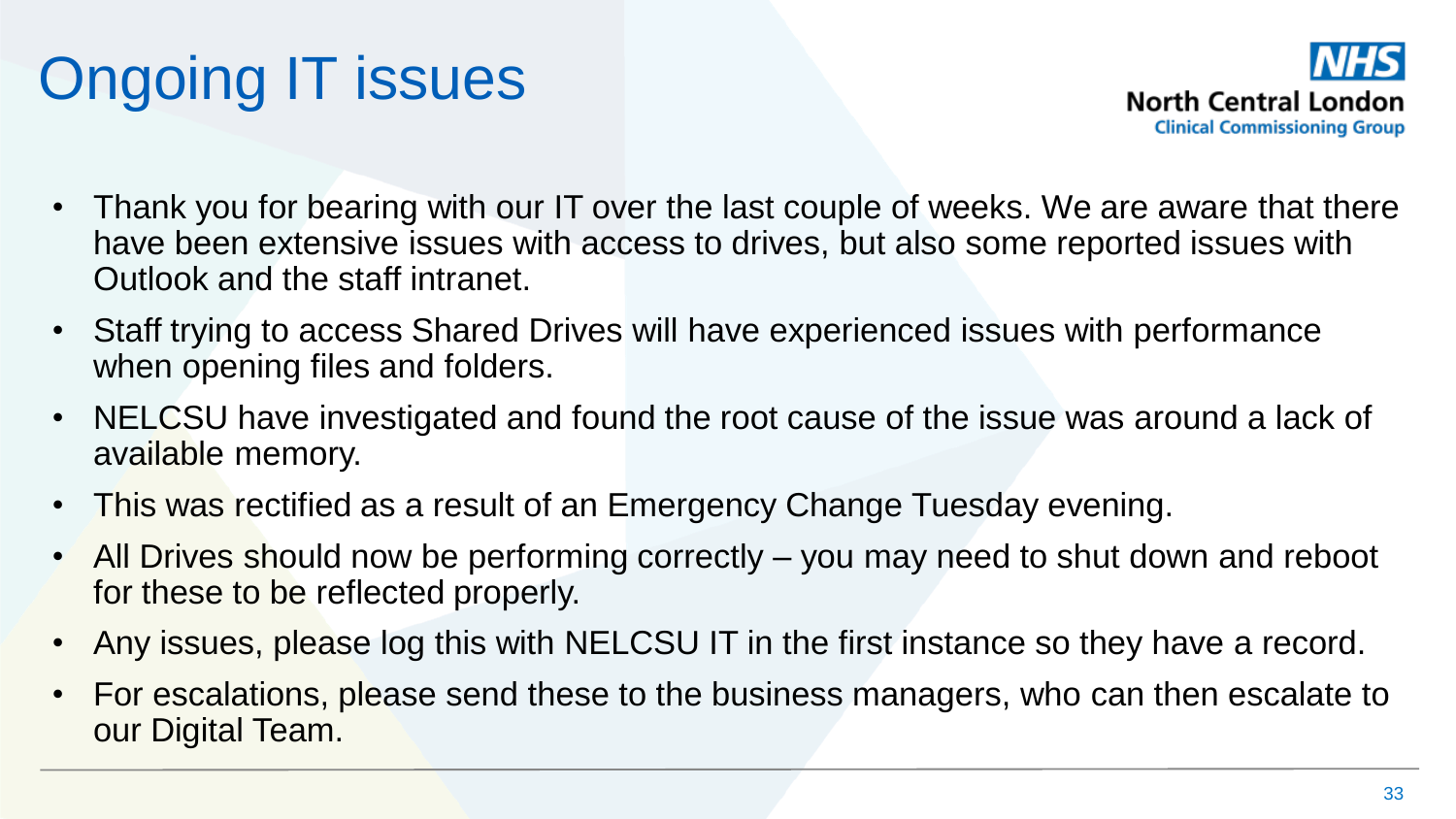![](_page_33_Picture_0.jpeg)

#### Flu shots for staff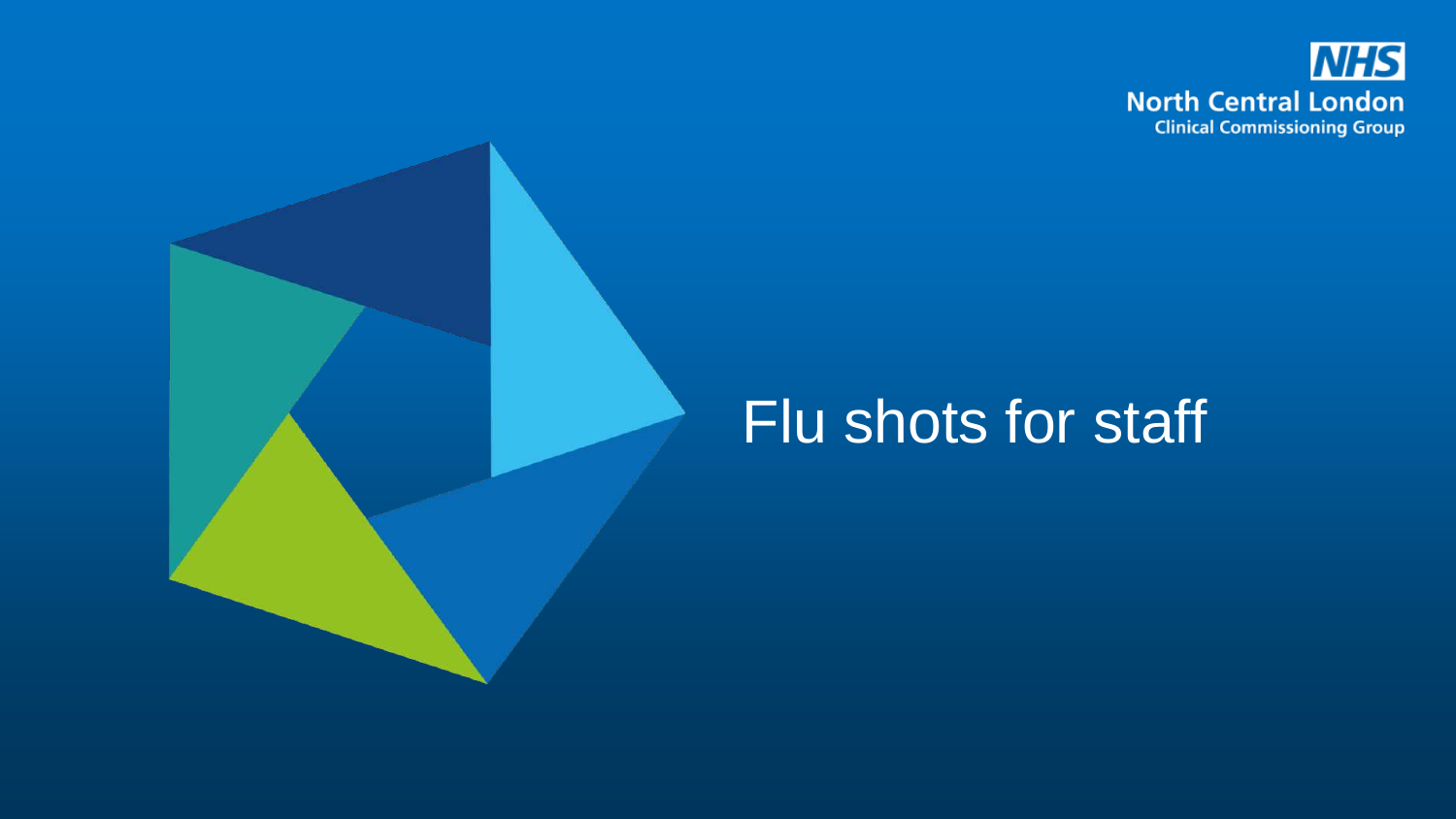# Flu shots for staff

![](_page_34_Picture_1.jpeg)

- Helping to protect against flu is particularly important with COVID-19 in circulation because people vulnerable to COVID-19 are also at risk of complications from flu.
- This year we are providing the flu vaccine for all our staff free.
- As most people are working remotely, and may not live in the NCL area, you will be able to have your vaccination at a location convenient for you and claim the cost back through expenses up to a value of £15. Please do keep your receipt.
- [More information on how to claim this back on Workforce is available here.](http://camdenccg.newsweaver.com/Newsletter/6pr6hdwc8281s5yhgimnod?a=6&p=6037494&t=356153)
- If you are in one of the eligible at risk groups for the free vaccine you will not need to pay and claim back. Either your GP will contact you or you can book an appointment with your local pharmacy to receive your vaccine.
- Like GPs, pharmacies are having to prioritise their vaccine supplies for at risk groups first, so if you are not in one of these groups you may have to wait to be able to book your appointment. It varies, so do please check with your local pharmacy.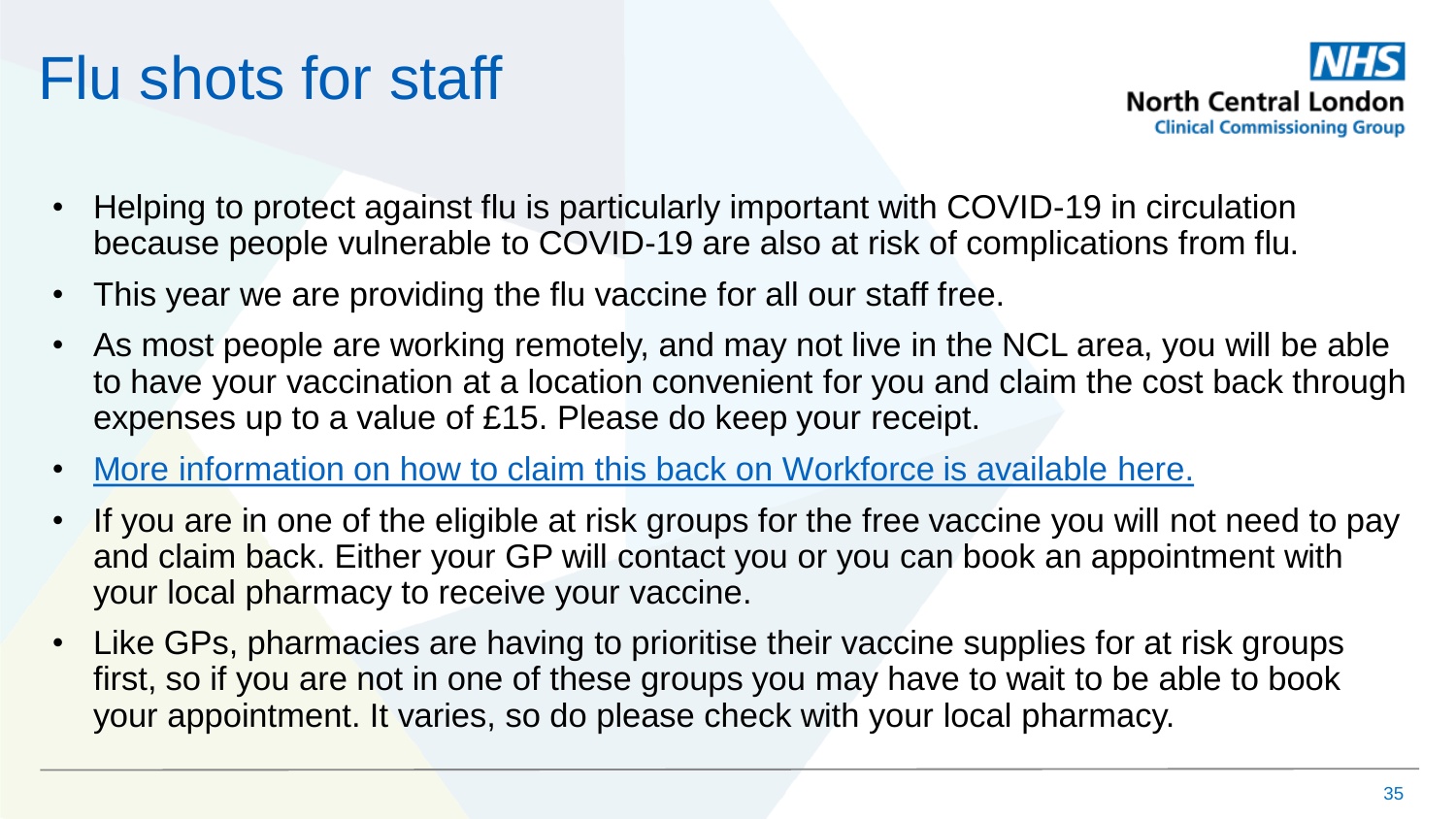![](_page_35_Picture_0.jpeg)

![](_page_35_Picture_1.jpeg)

#### Future staff briefings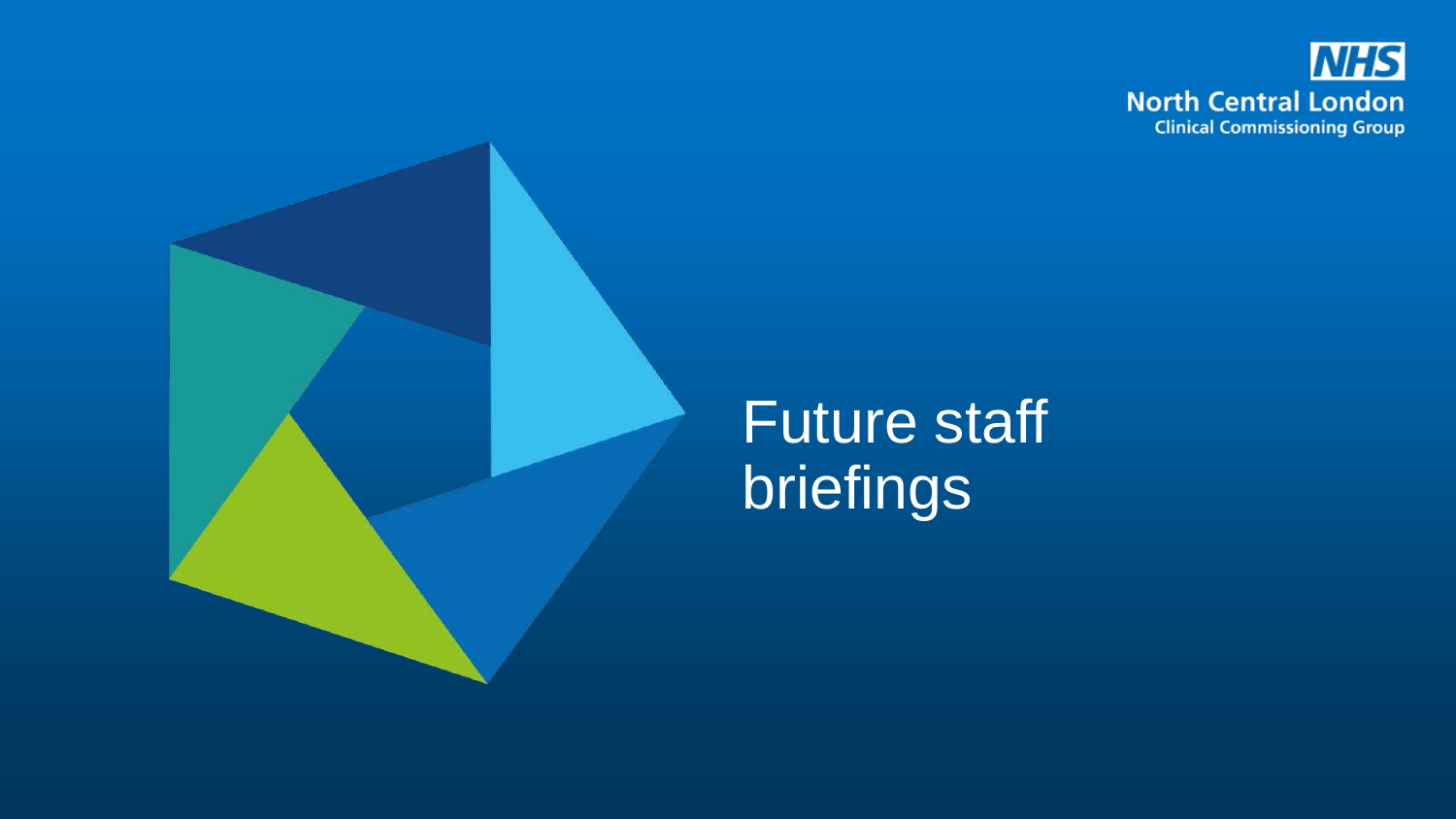# Staff briefings

![](_page_36_Picture_1.jpeg)

- Staff briefings are ranked by staff as one of the most valued internal communication channels, supporting people to feel connected to CCG plans and informed on key areas of business.
- We have been through a significant period of transformation over the last six months, and have made some adjustments to how we run staff briefings during this period.
- However, there is room for improvement so it is very clear where formal updates on key topics will be shared, ensure everyone has equal access to these updates – and crucially – and the opportunity to feedback and ask questions
- As such, we will be moving to the following model (transitioning in October):
	- o Every Directorate will hold a formal staff briefing each fortnightly, led by Executive **Directors**
	- o Borough Operations Directorate informal borough team fortnightly meeting
	- $\circ$  Quarterly all staff events (date for the first one will be confirmed shortly)
	- o Reinstating Wider Leadership Team meetings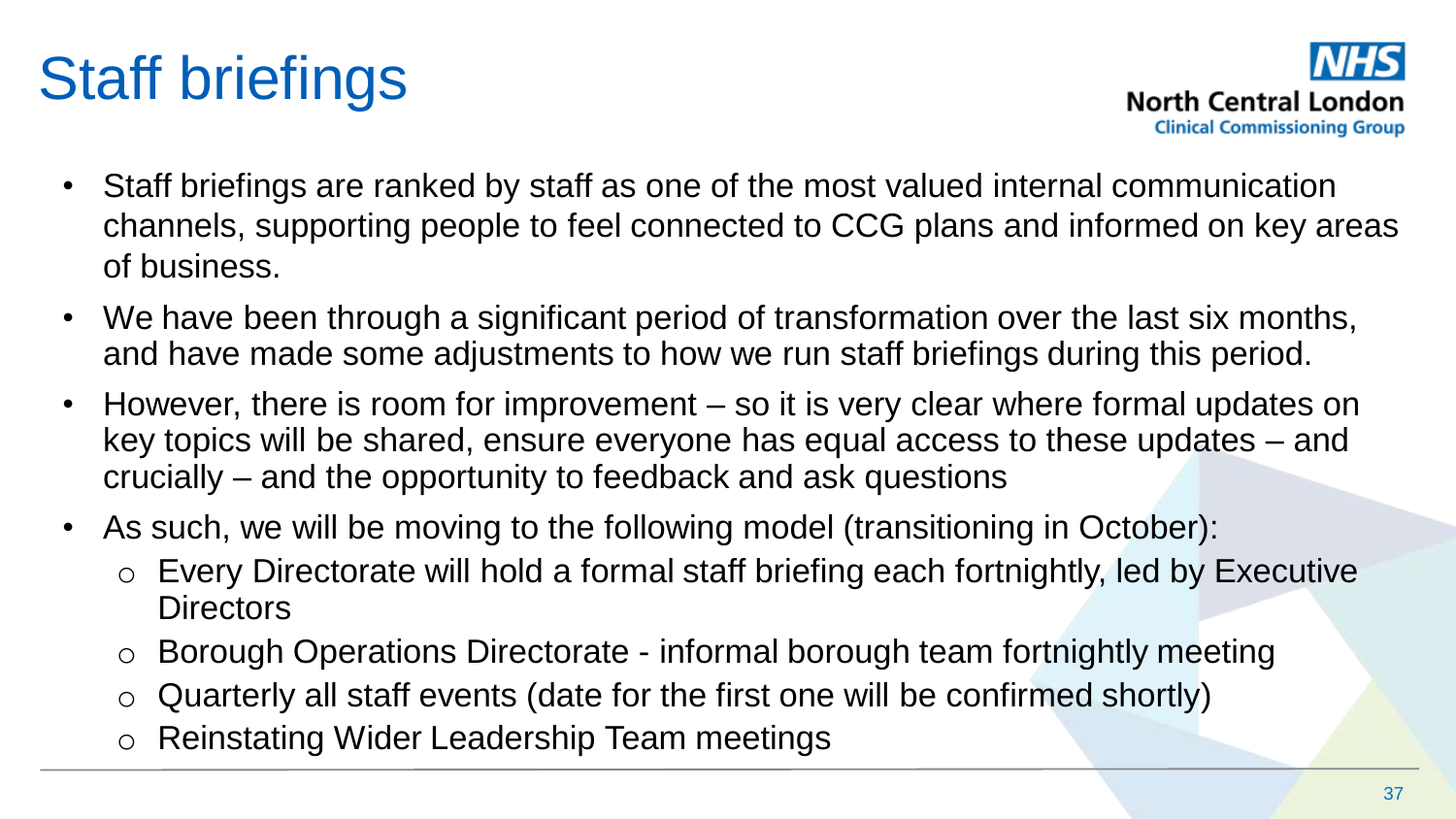![](_page_37_Picture_1.jpeg)

Fortnightly Directorate briefings will be the formal forum for updates on topics such as:

- Future direction for NCL CCG as strategic commissioner and ICS development
- CCG Business Plan and directorate priorities, performance updates and 'good news'
- Operating model development and CCG processes
- CCG restructure and staff consultation
- HR / OD activity e.g. staff wellbeing support, annual staff survey, policies, appraisals
- Equality and Diversity work updates from engaging our people forum and staff networks

Proposed date for Directorate formal staff briefings – fortnightly Wednesdays.

Calendar invites for each Directorate will be set up and circulated to the end of December.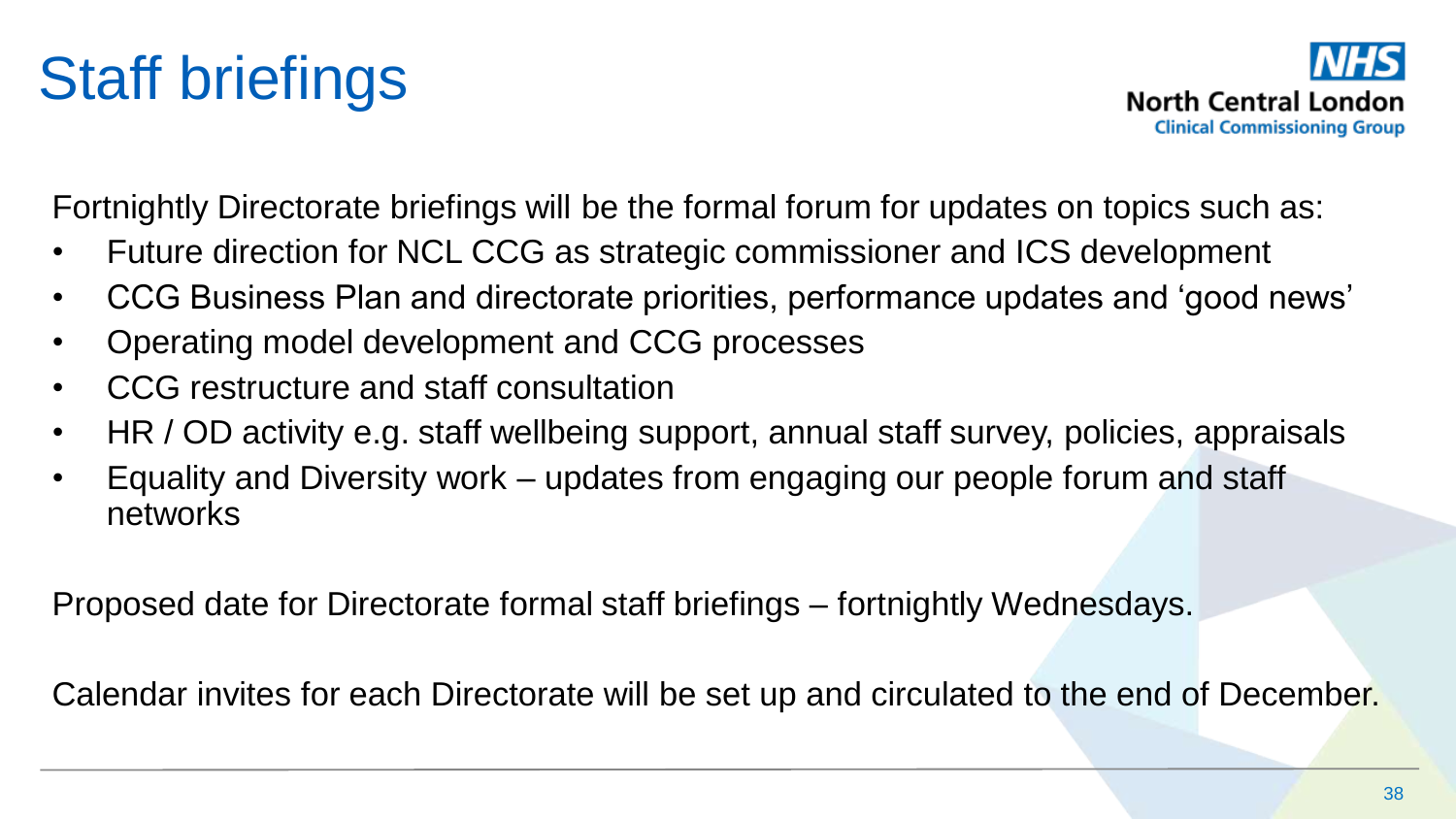![](_page_38_Picture_0.jpeg)

![](_page_38_Picture_1.jpeg)

#### **Borough Operations Directorate – informal borough team meetings:**

- To be held in the intervening weeks
- Informal meetings focused on each boroughs priorities, key activity, achievements
- Joined by Borough team staff (not other Directorate staff)

Other Directorates – Exec Directors may hold team meetings in the 'in-between' weeks as informal time for directorate specific topics (when needed)

#### **Wider Leadership Meetings**

These will be re-established for senior managers to come together quarterly with the Executive Management Team, as an opportunity for in depth review of key areas of focus.